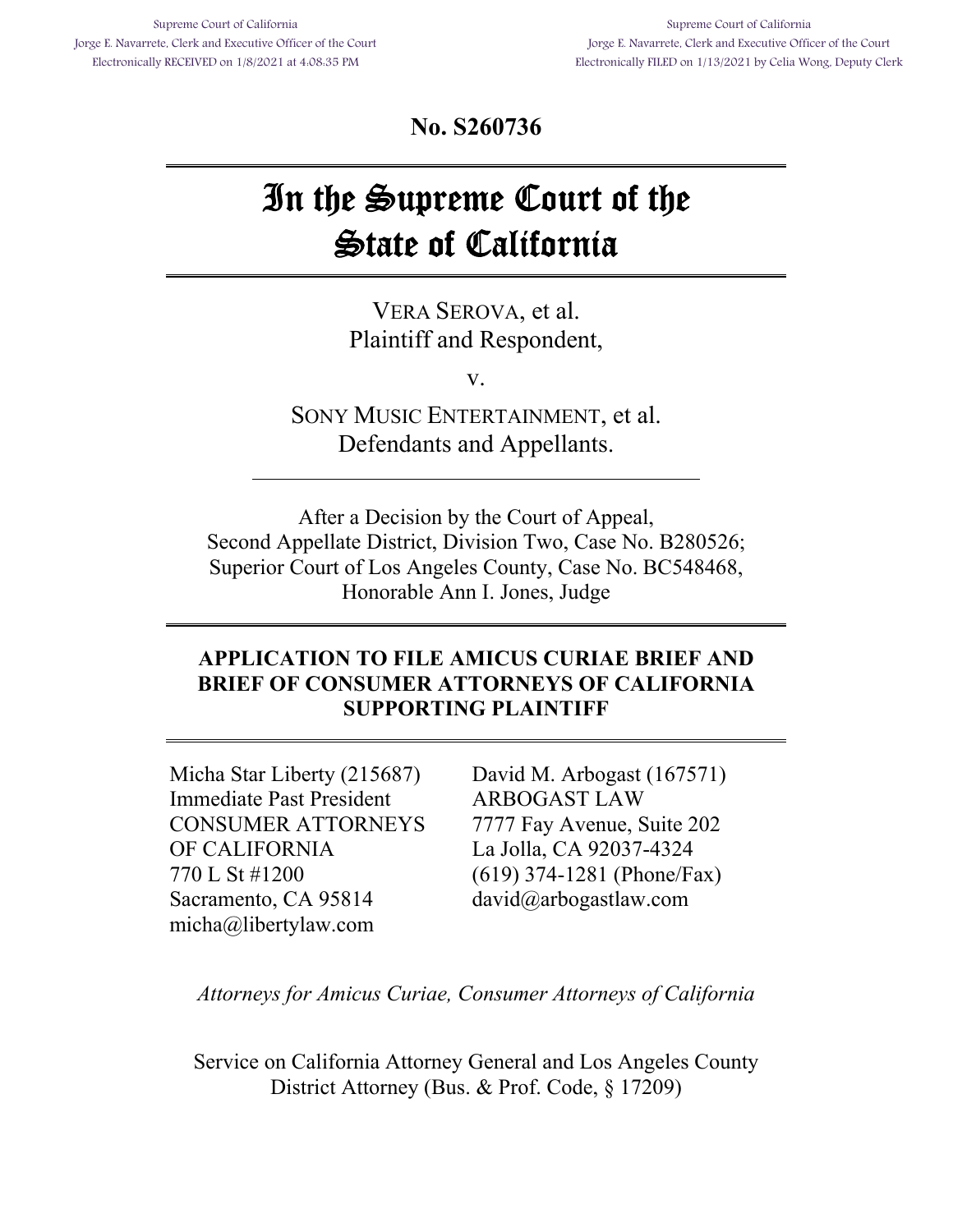## **CERTIFICATE OF INTERESTED ENTITIES OR PERSONS**

 Pursuant to California Rule of Court 8.208, Consumer Attorneys of California certifies that it is a non-profit organization with no shareholders. Amicus curiae and its counsel certify that they know of no other entity or person that has a financial or other interest in the outcome of the proceeding that amicus curiae and its counsel reasonably believe the Justices of this Court should consider in determining whether to disqualify themselves under canon 3E of the Code of Judicial Ethics.

Dated: January 8, 2021 Respectfully submitted,

ARBOGAST LAW David M. Arbogast

MICHA STAR LIBERTY

*/s/ Micha Star Liberty* 

Immediate Past President, CAOC

*Attorneys for Amicus Curiae Consumer Attorneys of California*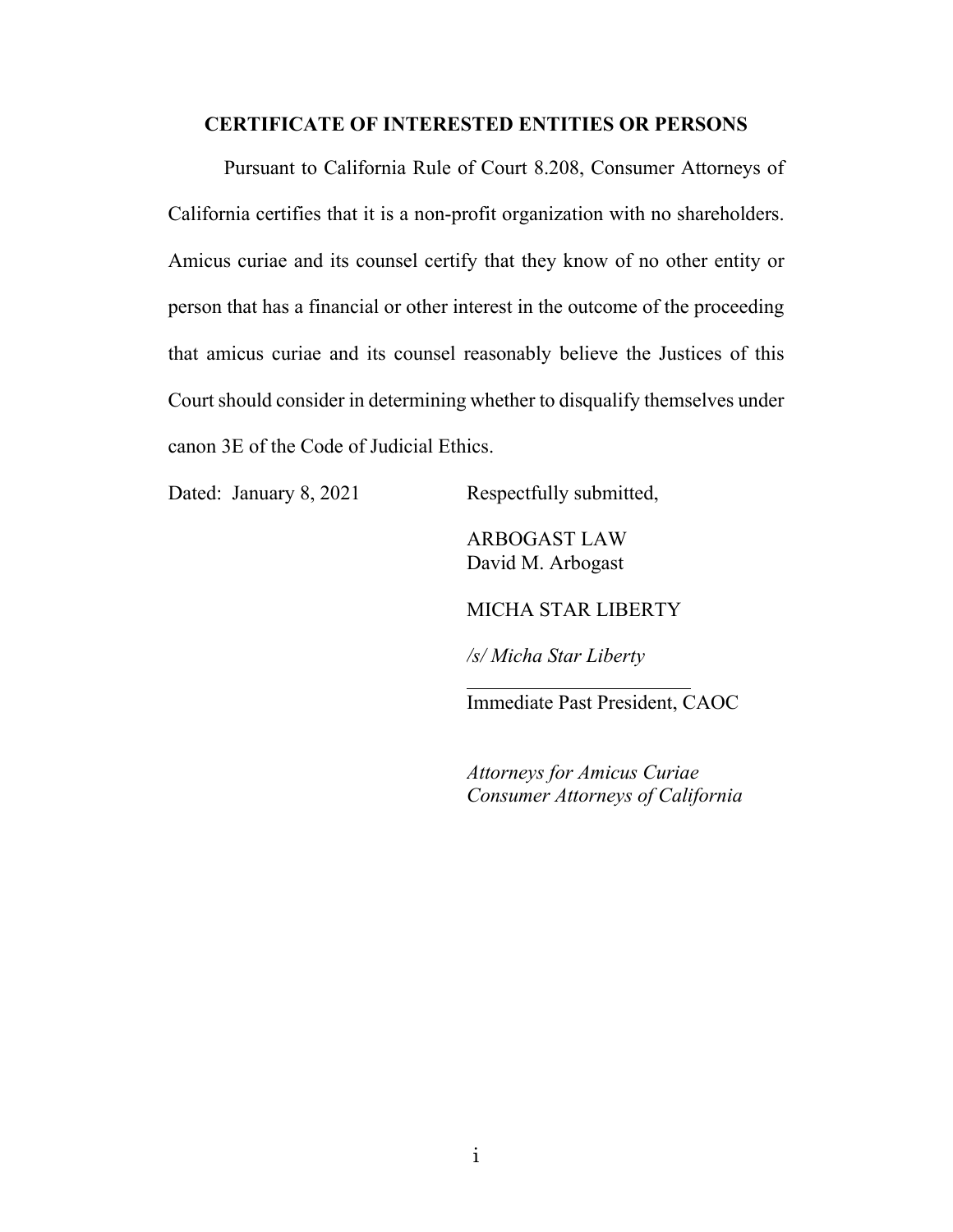# **TABLE OF CONTENTS**

# **Page**

|    |    |                                                                                                                                                                         | CERTIFICATE OF INTERESTED ENTITIES OR PERSONS  i                                                                                                                                                                                                                                                |  |  |
|----|----|-------------------------------------------------------------------------------------------------------------------------------------------------------------------------|-------------------------------------------------------------------------------------------------------------------------------------------------------------------------------------------------------------------------------------------------------------------------------------------------|--|--|
|    |    |                                                                                                                                                                         |                                                                                                                                                                                                                                                                                                 |  |  |
|    |    |                                                                                                                                                                         |                                                                                                                                                                                                                                                                                                 |  |  |
|    |    |                                                                                                                                                                         |                                                                                                                                                                                                                                                                                                 |  |  |
| A. |    |                                                                                                                                                                         | Sony's Misrepresentations on its Product Packaging, and in its                                                                                                                                                                                                                                  |  |  |
|    | 1. |                                                                                                                                                                         | False, deceptive and misleading marketing and<br>promotional messages are not protected speech under<br>the United States Constitution or the California                                                                                                                                        |  |  |
|    | 2. | It is well-settled that Sony has no right to engage in false,                                                                                                           |                                                                                                                                                                                                                                                                                                 |  |  |
|    | 3. | Under FilmOn, Sony's false, deceptive and misleading<br>advertising is not subject to California's Anti-SLAPP<br>statute and therefore, its marketing statements may be |                                                                                                                                                                                                                                                                                                 |  |  |
|    |    | (a)                                                                                                                                                                     | The content and context of Sony's advertising<br>statements are "well-wedded" to a commercial                                                                                                                                                                                                   |  |  |
|    |    | (b)                                                                                                                                                                     | Sony's convoluted and circular logic fails to justify<br>its proposed expansion of the reach of California's                                                                                                                                                                                    |  |  |
|    |    | (c)                                                                                                                                                                     | Sony's public statements on the album cover and<br>in its promotional video were made to sell its<br>product, not to interject itself into an "ongoing<br>public debate and take a "position" on the<br>authenticity of the three songs it has stipulated<br>were not sung by Michael Jackson16 |  |  |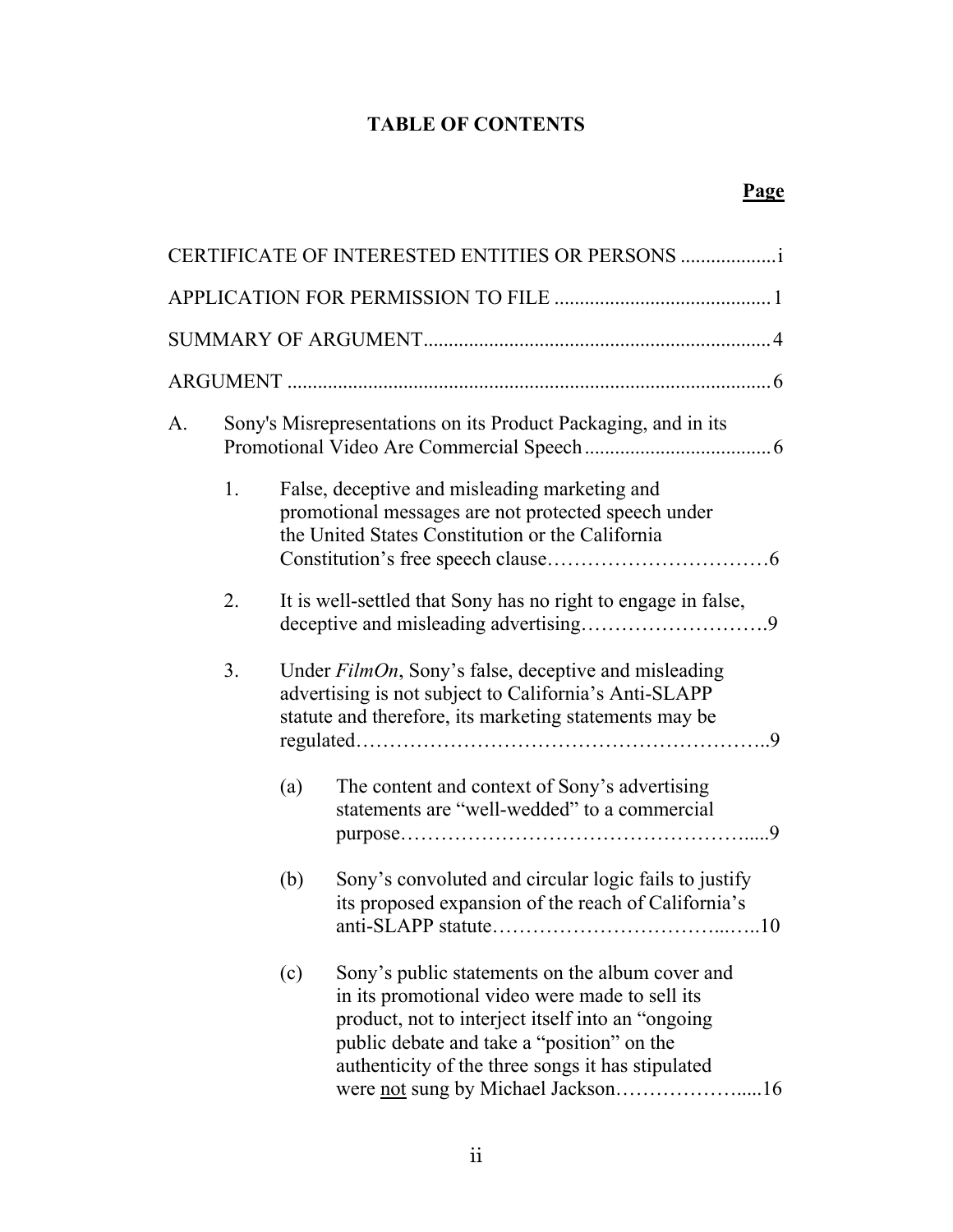| <b>B.</b> |    | The UCL is a Strict Liability Statute: the Court of Appeal's<br>Newly Minted Scienter Requirement Is Unsupported,            |
|-----------|----|------------------------------------------------------------------------------------------------------------------------------|
| C.        |    | Sony's Misuse and Abuse of California's Anti-SLAPP Statute:<br>Sony Should Not Be Permitted to Defraud, Deceive, and Mislead |
|           | 1. | Brief history of California's anti-SLAPP law26                                                                               |
|           | 2. | History of corporate abuse of California's anti-SLAPP law,<br>and the passage of Section 425.17 to curb corporate misuse     |
|           | 3. | This Court should again narrow the scope of the Anti-<br>SLAPP statute to prevent the abuse from continuing,,29              |
|           |    |                                                                                                                              |
|           |    |                                                                                                                              |
|           |    |                                                                                                                              |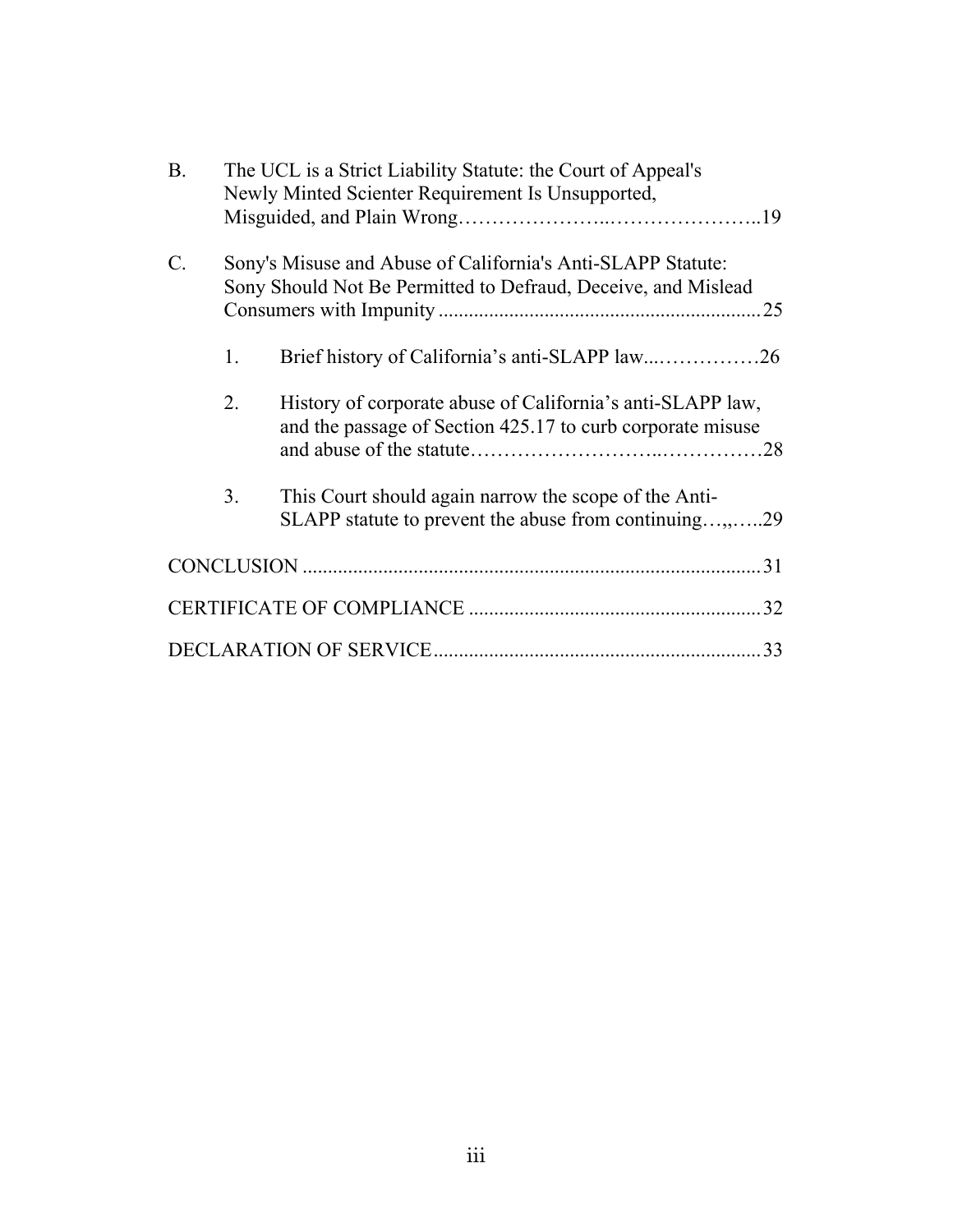# **TABLE OF AUTHORITIES**

## **Page**

## **Cases**

| City of Cotati v. Cashman,                         |
|----------------------------------------------------|
| Baker v. Los Angeles Herald Exam'r,                |
| Baral v. Schnitt,                                  |
| Benson v. Kwikset Corp.,                           |
| Bolger v. Youngs Drug Prod. Corp.,                 |
| Colgan v. Leatherman Tool Grp., Inc.,              |
| Connerly v. State Personnel Bd.,                   |
| Day v. $AT \& T$ Corp.,                            |
| Equilon Enterprises, Inc. v. Consumer Cause, Inc., |
| FilmOn.com Inc. v. DoubleVerify Inc.,              |
| Hernandez v. Restoration Hardware, Inc.,           |
| Industrial Waste & Debris Service, Inc. v. Murphy, |
| In re Morse,                                       |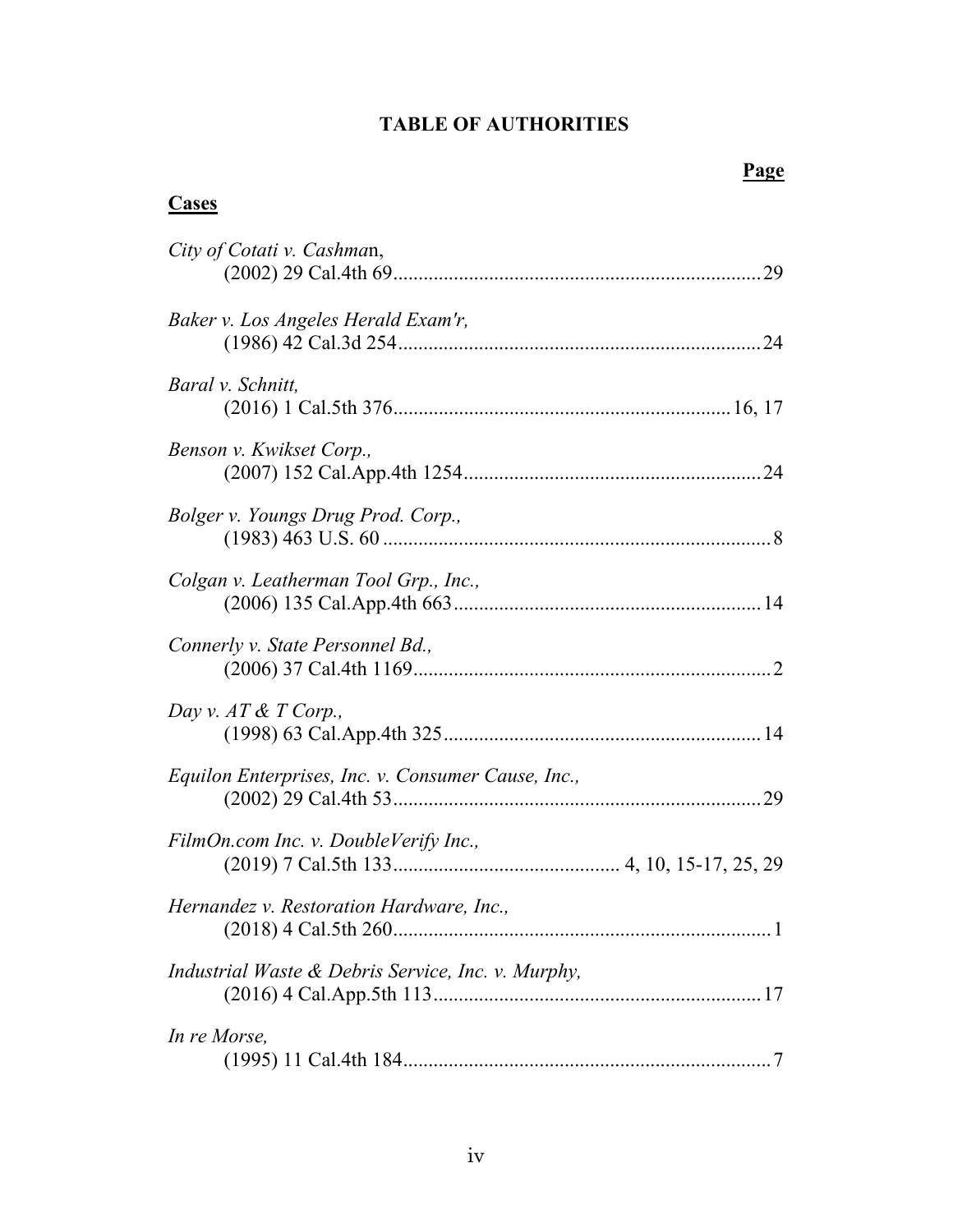| In re Tobacco II Cases,                            |
|----------------------------------------------------|
| Kasky v. Nike, Inc.,                               |
| Keimer v. Buena Vista Books, Inc.,                 |
| Mazza v. American Honda Motor Co., Inc.,           |
| Nagel v. Twin Laboratories, Inc.,                  |
| Navellier v. Sletten,                              |
| Noel v. Thrifty Payless, Inc.,                     |
| Pioneer Electronics (USA), Inc. v. Superior Court, |
| Podolsky v. First Healthcare Corp.,                |
| Rusheen v. Cohen,                                  |
| Serova v. Sony Music Entertainment,                |
| Serova v. Sony Music Entertainment,                |
| Skinner v. Ken's Foods, Inc.,                      |
| State Farm Fire & Casualty Co. v. Superior Court,  |
| T.H. v. Novartis Pharmaceuticals Corp.,            |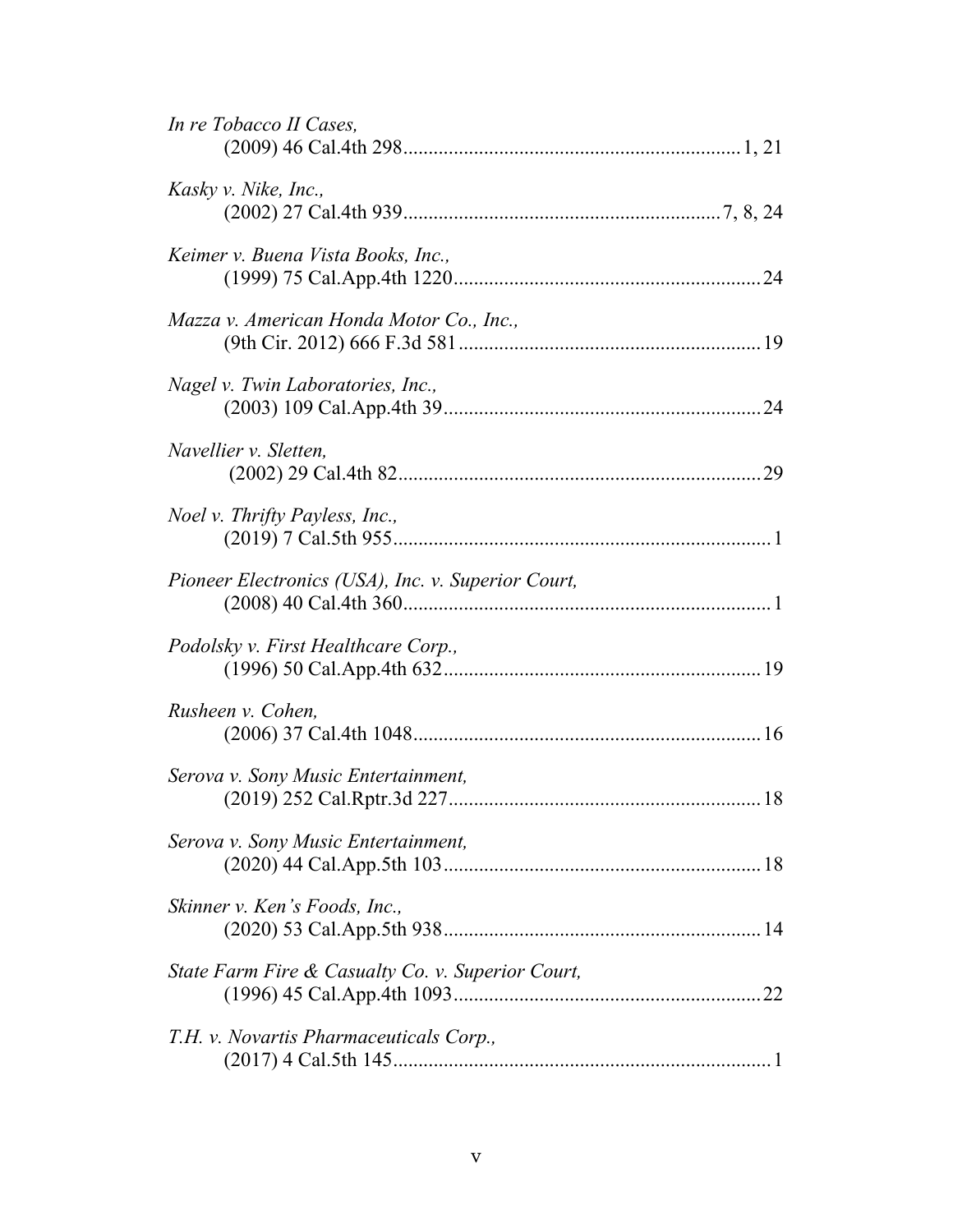# **Statutes**

# **Other Authorities**

| Assem. Com. on Judiciary, Analysis of Sen. Bill No. 1296            |
|---------------------------------------------------------------------|
|                                                                     |
| Barker, Common-Law and Statutory Solutions to the Problem of SLAPPs |
|                                                                     |
| George Pring and Penelope Canan,                                    |
| Strategic Lawsuits Against Public Participation,                    |
|                                                                     |
|                                                                     |
|                                                                     |
| Report of Senate Judiciary Committee on Senate Bill No. 515,        |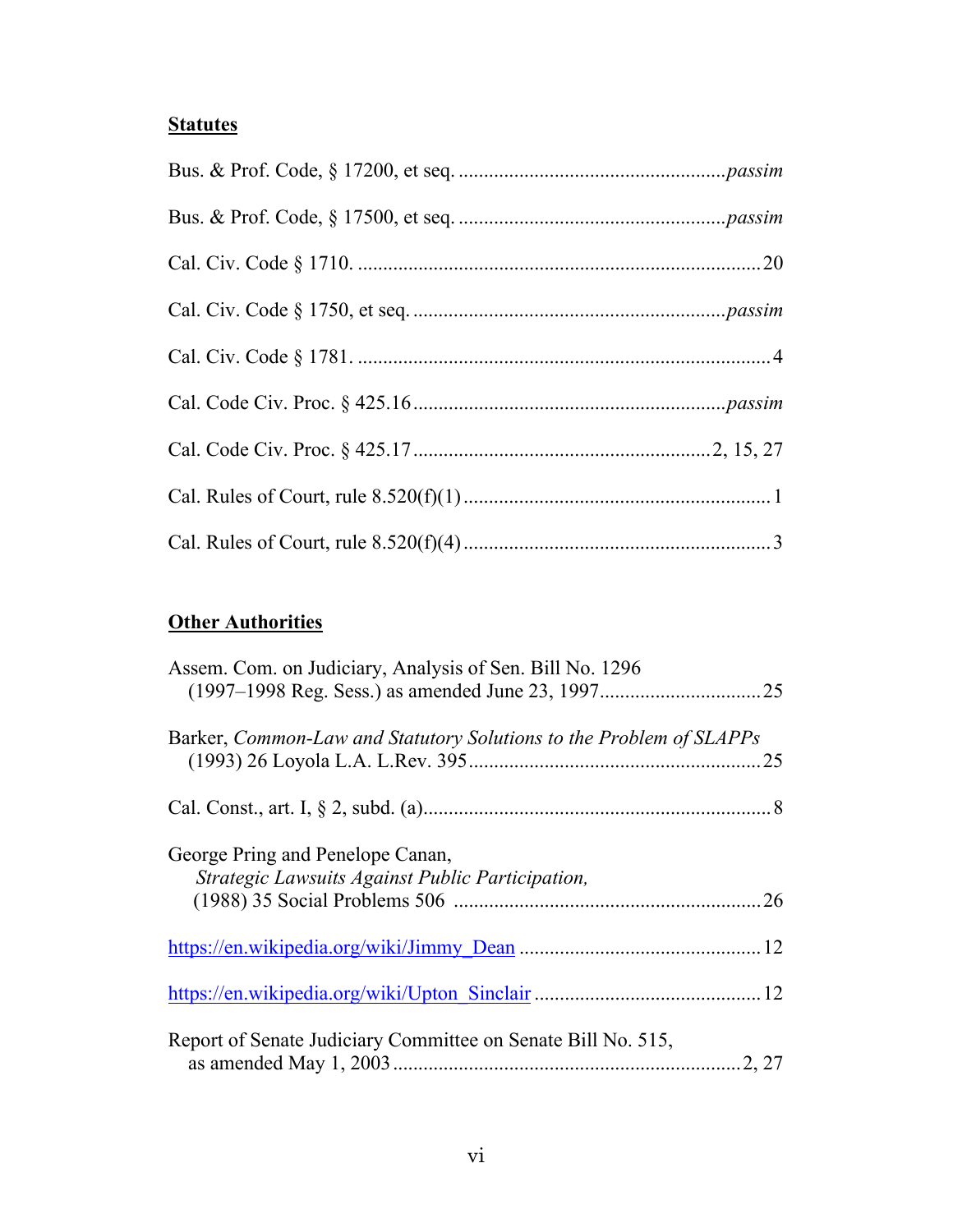| Senate Judiciary Committee analysis of SB 1296,                                                               |  |
|---------------------------------------------------------------------------------------------------------------|--|
| Shannon Hartzler, Protecting Informed Public Participation:<br>Anti-SLAPP Law and the Media Defendant (2007), |  |
| Pring & Canan, Slapps: Getting Sued For Speaking Out,                                                         |  |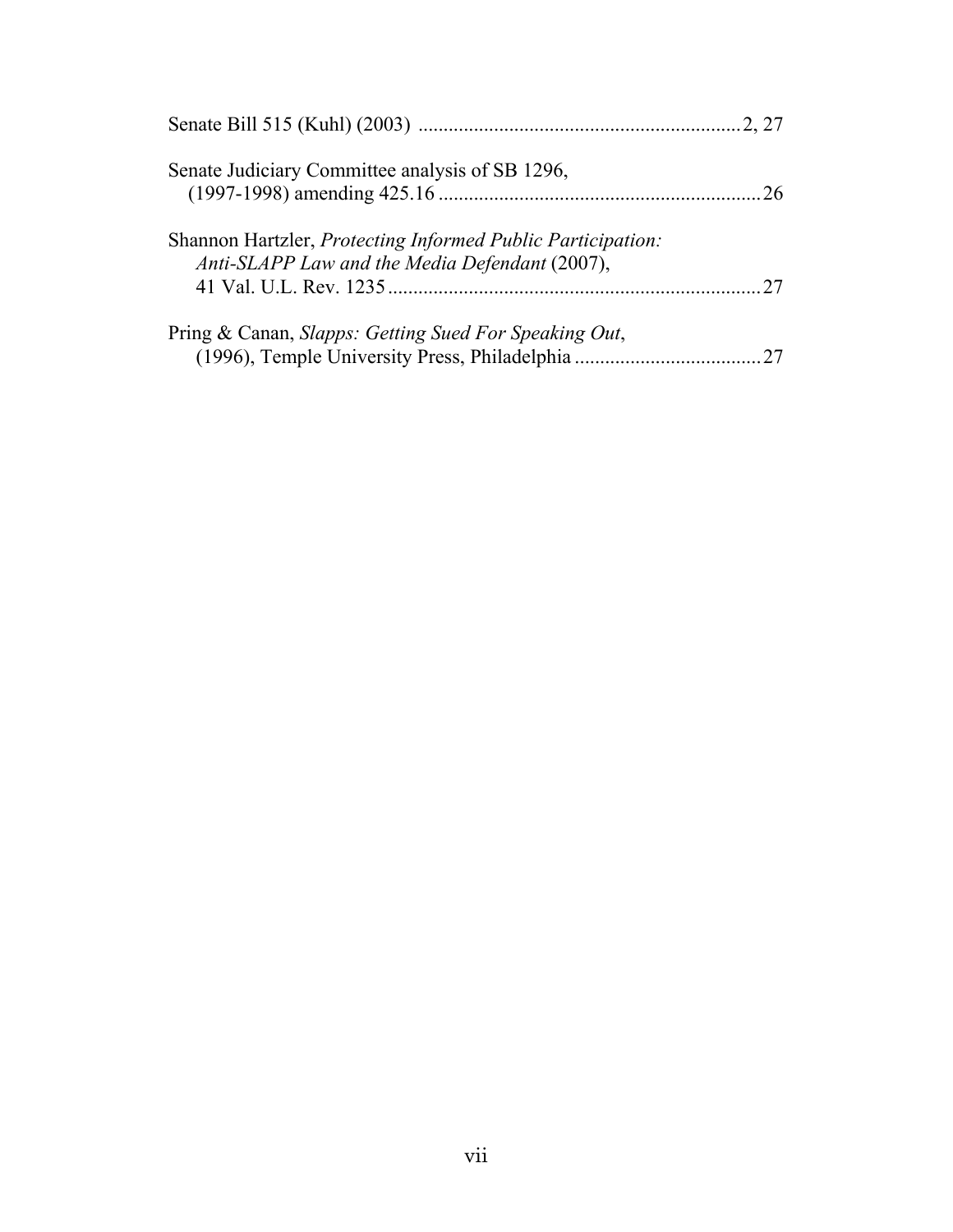#### **APPLICATION FOR PERMISSION TO FILE**

*Amicus curiae* Consumer Attorneys of California ("CAOC") respectfully seeks permission to file the accompanying brief as friend of the Court. (Cal. Rules of Court, rule  $8.520(f)(1)$ .)

Founded in 1962, CAOC is a voluntary non-profit membership organization representing over 6,000 consumer attorney members that represents the interests of 39 million Californians. CAOC's members stand for plaintiffs seeking accountability from those who do wrong, including those who falsely, deceptively and misleadingly advertise and sell their products in California. CAOC has taken a leading role in advancing and protecting the rights of consumers, employees and injured victims in both the courts and the Legislature.

CAOC has participated as amicus curiae in precedent-setting decisions shaping California law. (*See, e.g.*, *Noel v. Thrifty Payless, Inc.* (2019) 7 Cal.5th 955; *Hernandez v. Restoration Hardware, Inc.* (2018) 4 Cal.5th 260, *T.H. v. Novartis Pharmaceuticals Corp.* (2017) 4 Cal.5th 145; and *In re Tobacco II Cases* (2009) 46 Cal.4th 298.) Specifically, this Court has agreed with CAOC on the need to ensure the "effectiveness of class actions" to "provide relief in consumer protection cases." (*Pioneer Electronics (USA), Inc. v. Superior Court* (2008) 40 Cal.4th 360, 374.) CAOC also vigorously fights to preserve the right to trial and preserve pro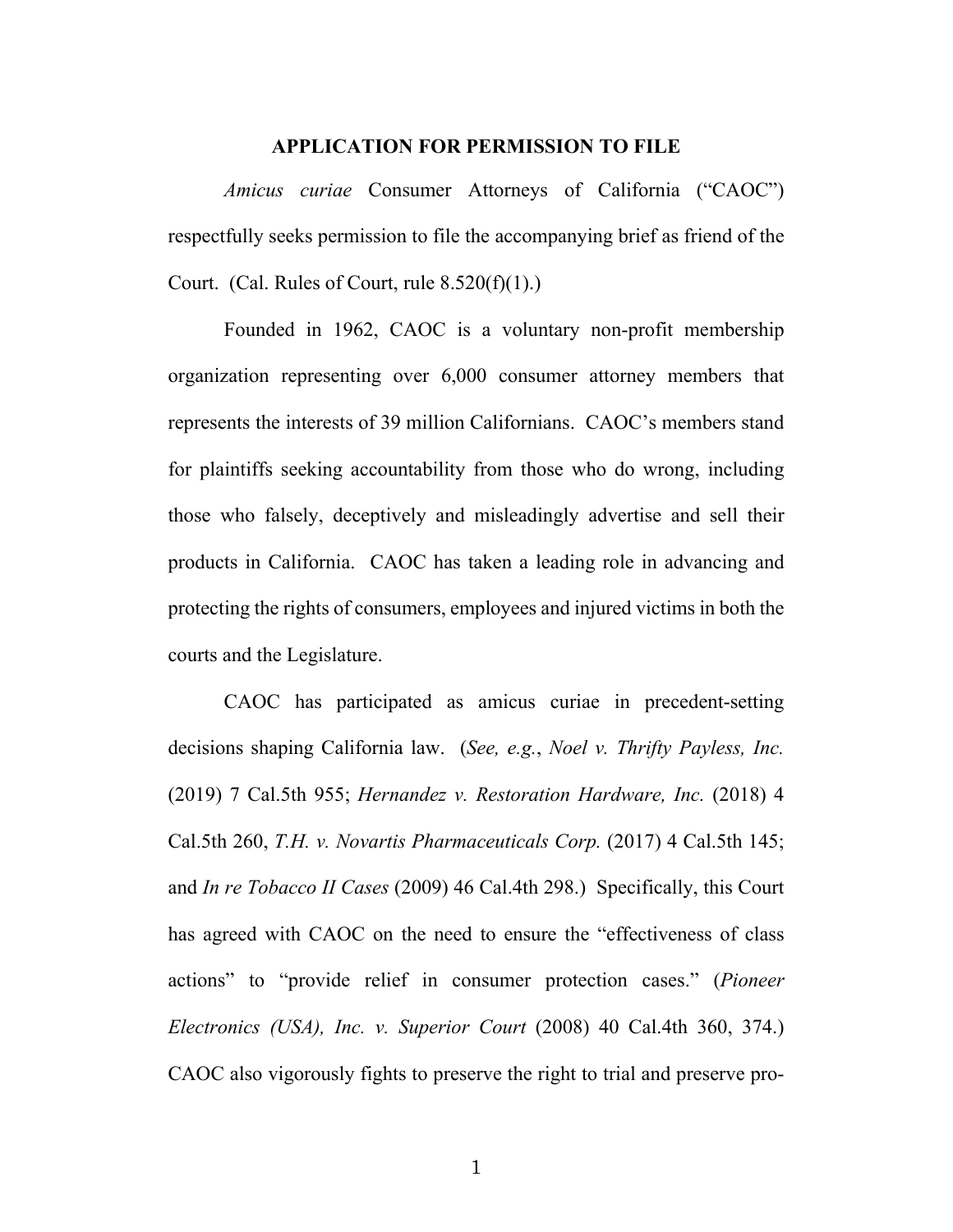consumer laws in the California Legislature. As is particularly relevant here, CAOC sponsored Senate Bill 515 (Kuhl) (2003) codified as Civil Code § 425.17, which was enacted to rein in corporate misuse and abuse of California's anti-SLAPP statute and cabin in the statute's use to the legislature's original intent and purpose. (See, Report of Senate Judiciary Committee on Senate Bill No. 515, as amended May 1, 2003, 4-5.)

CAOC is familiar with the parties' briefing, as well as the amici brief of UC Berkley Center for Consumer Law & Economic Justice, Truth in Advertising, Inc., Public Counsel, Legal Aid Society of San Diego, Housing and Economic Rights Advocates, East Bay Community Law Center, Consumers for Auto Reliability & Safety, Consumer Action and Bay Area Legal Aid. Here, CAOC seeks to assist the Court "by broadening its perspective" on the context bounding the issues presented: Namely, whether Sony Music Entertainment's false, deceptive and misleading statements on the cover of each of its music albums as marketed and sold throughout California, as well as those statements in its promotional video, are commercial speech and, therefore, not entitled to immunity or protection under the United States and California Constitution. (*Connerly v. State Personnel Bd.* (2006) 37 Cal.4th 1169, 1177, citation omitted.) CAOC also seeks to assist the Court by providing the consumer perspective as to the newly minted scienter requirement the Court of Appeal added to California's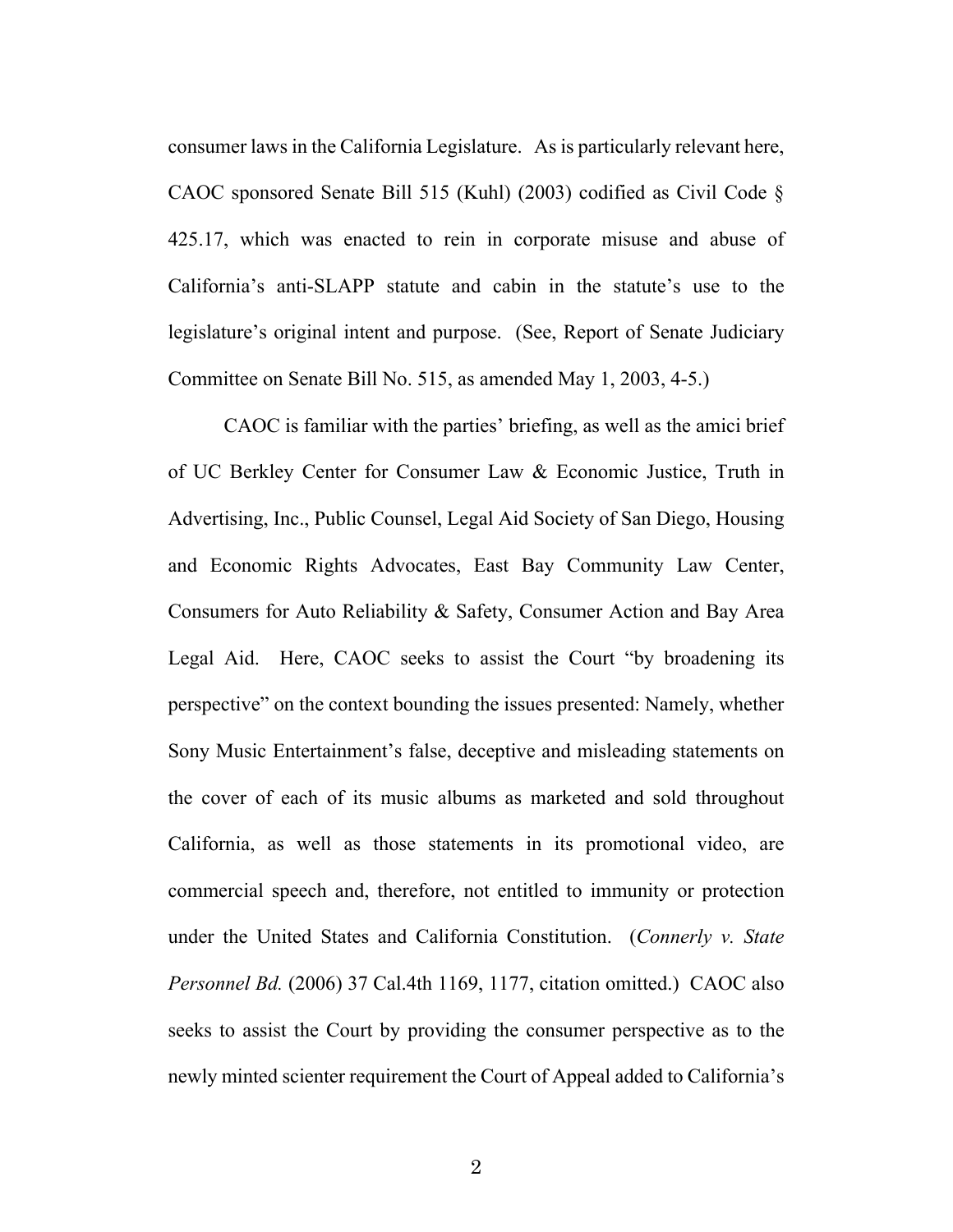consumer protection statutes, the UCL, FAL and CLRA. (Bus. & Prof. Code § 17200, et seq., § 17500, et seq., and Civ. Code § 1750, et seq., respectively.)

No party or its counsel authored any part of CAOC's amicus curiae brief and, except for CAOC and its counsel here, no one made a monetary or other contribution to fund its preparation or submission. (Cal. Rules of Court, rule  $8.520(f)(4)$ .)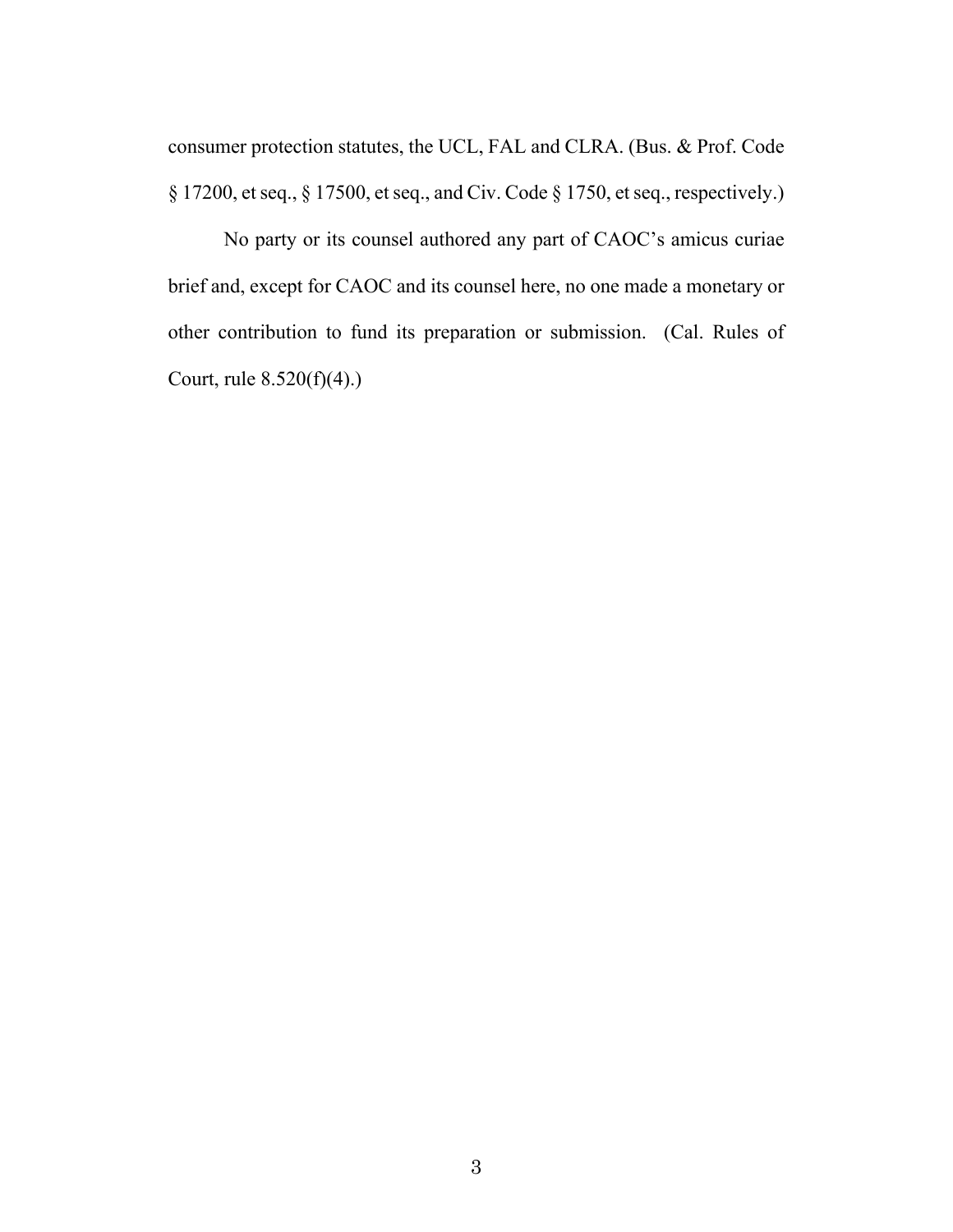## **SUMMARY OF ARGUMENT**

 This ordinary and rather unremarkable consumer fraud class action concerns alleged affirmative and unqualified misrepresentations on the outside of the product packaging of every music album *Michael* that Sony marketed and sold in California during the class period.<sup>1</sup> This case also concerns alleged affirmative and unqualified statements Sony made in its marketing and promotional video to encourage sales of this consumer product. CAOC wholeheartedly agrees with plaintiff and her amici, UC Berkley Center for Consumer Law & Economic Justice, et al. ("UC Berkeley Center")—this case presents a clear-cut textbook case of false advertising.

 Sony's representations on the album cover, and in its promotional video are unquestionably non-protected commercial speech. Sony has no free speech right to deceive and defraud consumers. It is well-settled—false, deceptive and misleading marketing and promotional messages are not protected speech under the United States Constitution or the California Constitution's free speech clause.

 Under *FilmOn.com Inc. v. DoubleVerify Inc.* (2019) 7 Cal.5th 133 ("*FilmOn*"), Sony's false, deceptive and misleading advertising is not subject

 $\frac{1}{1}$ <sup>1</sup> The four-year class period is presumably from June 12, 2010 to the date the trial court certifies this case as a class action. (CT 1:23 [FAC]  $\P$  36.) Included within the class definition is a three-year subclass. (*Id*., ¶ 37, Civ. Code § 1781.)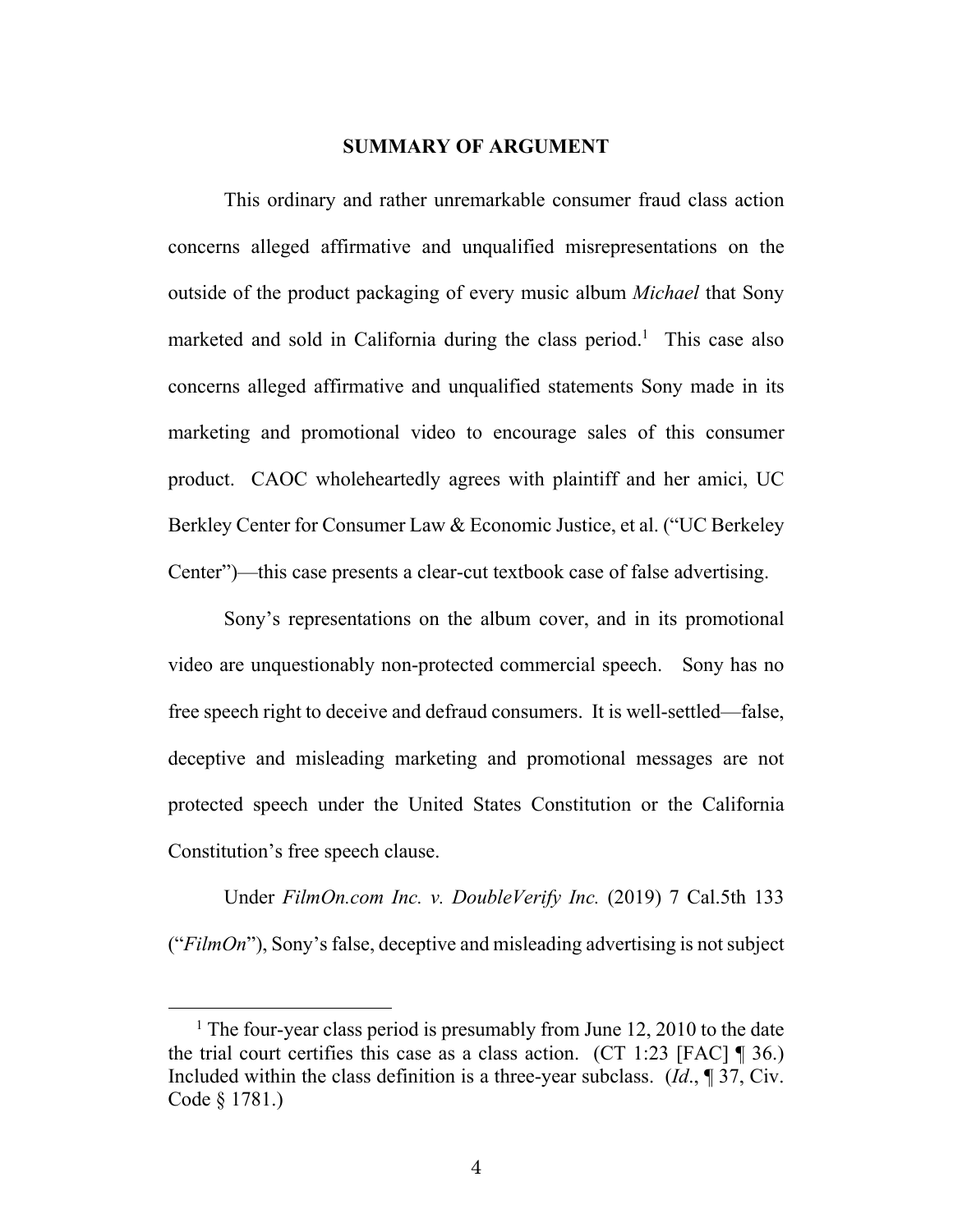to California's anti-SLAPP statute and therefore, may be regulated through California's consumer fraud statutes, the UCL, FAL and CLRA (Bus. & Prof. Code § 17200, et seq., § 17500, et seq. and Civ. Code § 1750, et seq.).2

 It is well-settled that California's consumer fraud statue, the UCL, is a strict liability statute. Accordingly, the Court of Appeal's newly minted scienter requirement it grafted onto to this extremely important consumer protection statue is entirely unmoored from the language of the statute, its legislative history, and if adopted by the Court, would return California's consumer protection laws back to the era of *caveat emptor*.

 Importantly, this action presents a paradigmatic case of corporate misuse and abuse of California's anti-SLAPP statute. The instant case has been stuck in the pleading stage for over four (4) years and Sony's use of the statute is directly at odds with the original purpose of the statue—to protect nonprofit corporations and common citizens from large corporate entities and trade associations in petitioning government. Here, a well-funded international corporation, Sony, has used the anti-SLAPP statute against common consumers, the antithesis of the original intent and purpose of the statute.

<sup>&</sup>lt;sup>2</sup> The operative complaint does not include a FAL—false advertising cause of action (Bus. & Prof. Code § 17500, et seq.). (CT 1:114-131.) However, for context and comparison, CAOC includes the FAL in its brief to assist the Court.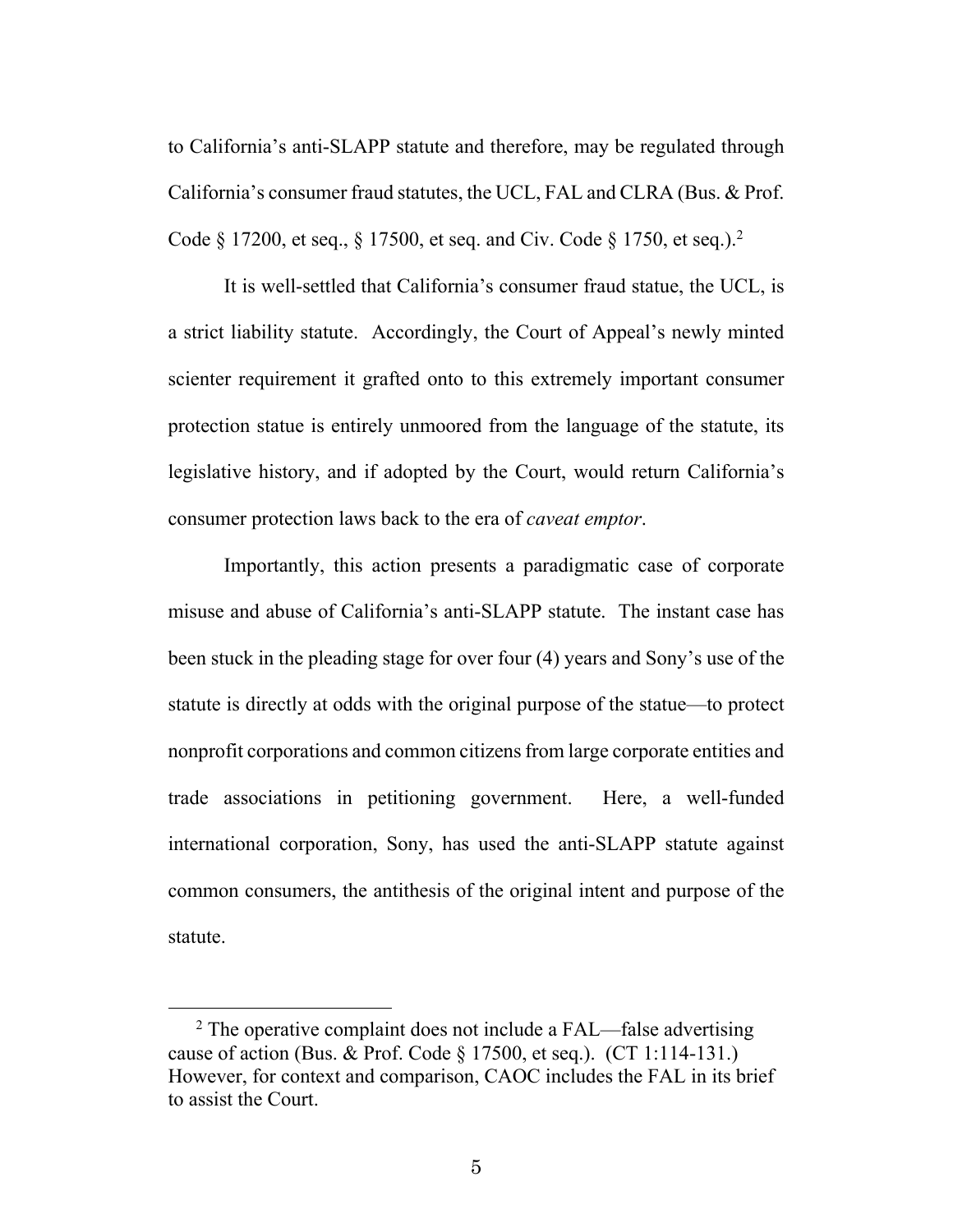Ever since its enactment, well-funded corporations such as Sony have repeatedly misused California's anti-SLAPP statute, misappropriating the procedural advantages for their own financial gain. That is and has always been directly at odds with the original purpose of the statute. CAOC therefore strongly urges the Court to again narrow the breadth of the anti-SLAPP statute by applying the *FilmOn* criteria to the well-funded corporation vs. individual consumer factual circumstance this case presents, in order to limit the misuse and abuse from continuing.

#### **ARGUMENT**

## **A. Sony's Misrepresentations on its Product Packaging and in its Promotional Video Are Commercial Speech.**

**1. False, deceptive and misleading marketing and promotional messages are not protected speech under the United States constitution or the California Constitution's free speech clause.**

The briefs of plaintiff and her *amici*, UC Berkeley Center for Consumer Law & Economic Justice, et al., thoroughly and correctly address why Sony's marketing messages on its album cover *Michael*, and its unqualified affirmative statements in its promotional video, are unquestionably commercial speech and thus, may be regulated. In response, Sony argues for a carve-out to be able to make false, deceptive and misleading statements about its product, with impunity. (ABOM, 12, 25-27.) This is not and cannot be the law as California has long ago departed from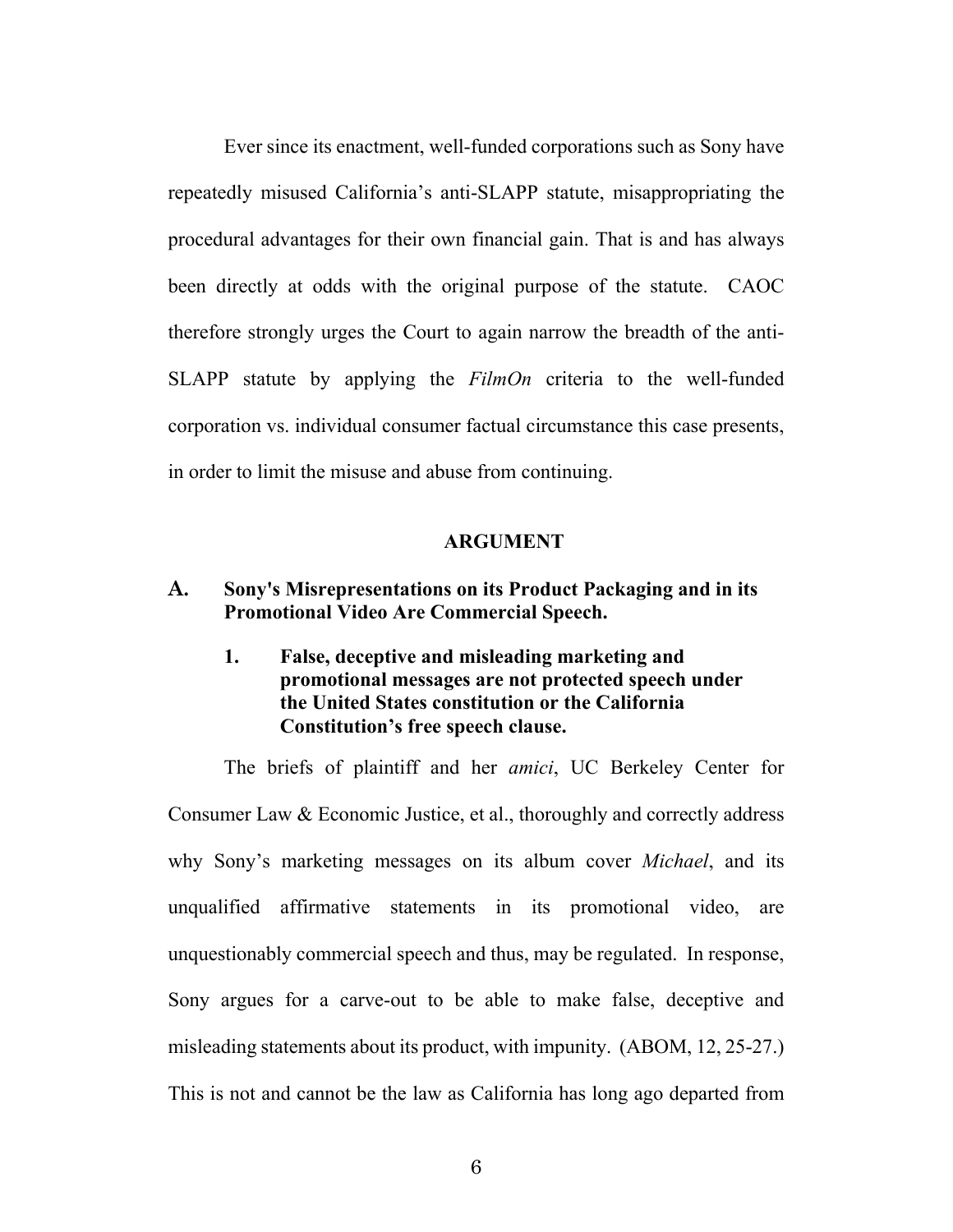the rule of *caveat emptor* to one of consumer protection, reason and common sense. Indeed, it was the harsh requirements of the common law that propelled the California legislature to enact the UCL, FAL and CLRA.

Briefly, this Court has determined that false, deceptive and misleading commercial speech is not entitled to protection under the California Constitution. (*Kasky v. Nike, Inc.* (2002) 27 Cal.4th 939, 959 ["[O]ur state Constitution does not prohibit the imposition of sanctions for misleading commercial advertisements."]; *In re Morse* (1995) 11 Cal.4th 184, 200 ["[W]e see no reason why … misleading advertisements would be protected commercial speech under the California Constitution"].)

CAOC agrees. The album cover Sony designed, marketed, and sold, *Michael*, contained the unqualified statement: "This album contains 9 previously unreleased vocal tracks performed by Michael Jackson." (POB at 12.) It is beyond dispute that any reasonable consumer exposed to this false, deceptive and misleading statement would think that all nine new tracks on the *Michael* album were, as represented by Sony, sung by the late Michael Jackson. In fact, the parties have stipulated that the album *Michael*  contains three songs sung by someone other than Michael Jackson. Thus, by extension, Sony's stipulation is an admission, for the purposes of this matter, that Sony's unqualified statements on its album cover, and in its promotional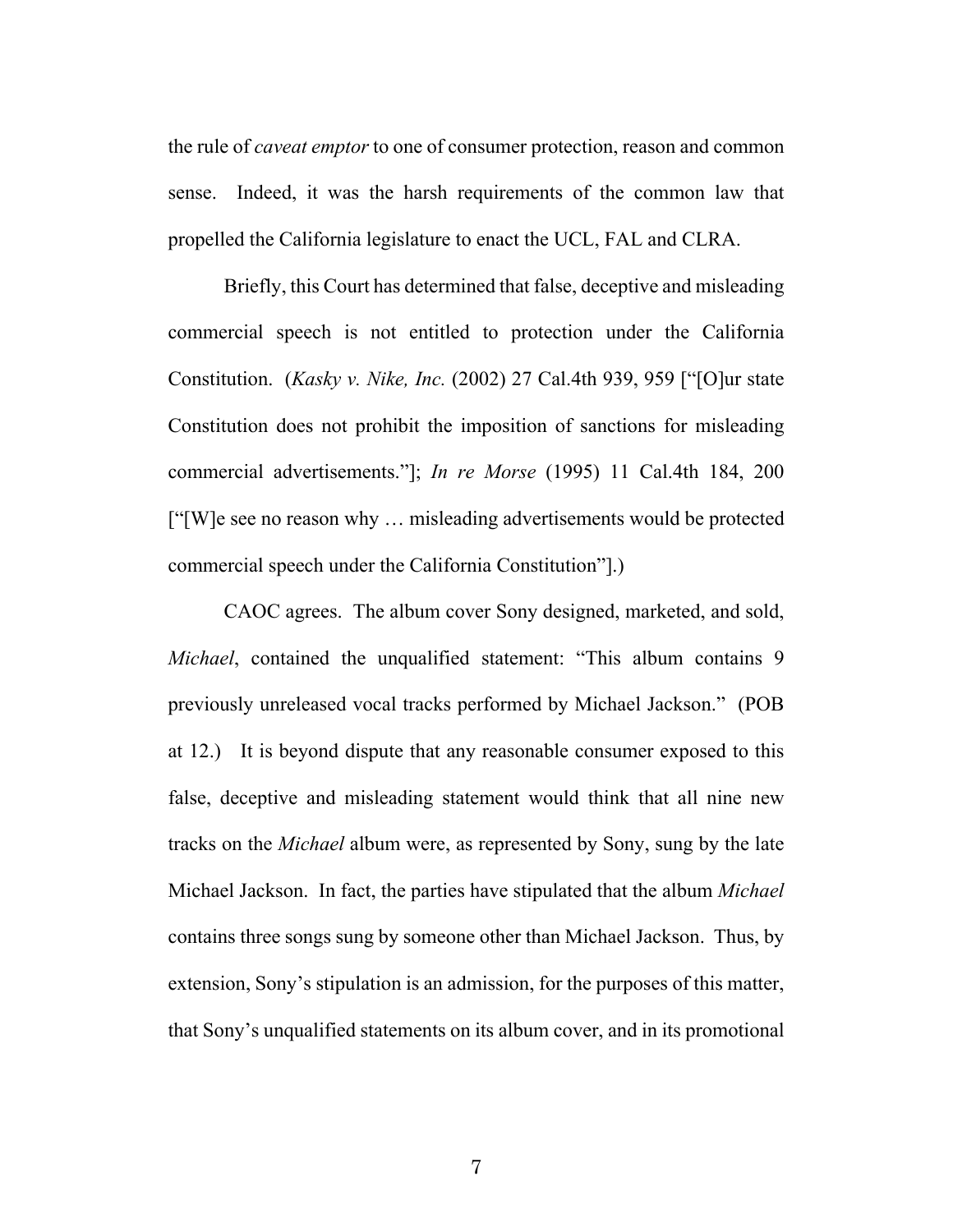video are false, deceptive and misleading under the UCL and CLRA and may be regulated as commercial speech.

As this Court has explained, allowing the imposition of sanctions for misleading advertising is "consistent with the text of the state constitutional provision, which makes anyone who 'abuse[s]' the right of freedom of speech 'responsible' for the misconduct." (*Kasky*, *supra*, 27 Cal.4th at p. 959; Cal. Const., art. I, § 2, subd. (a); see also *Bolger v. Youngs Drug Prod. Corp.*  $(1983)$  463 U.S. 60, 66.)<sup>3</sup>

Plaintiff's consumer fraud class action complaint squarely seeks to redress the false, deceptive and misleading statements Sony chose to broadly disseminate to California consumers. The statements were made to interject itself into California commerce—increase sales, entice consumers to purchase the *Michael* album, and earn a profit. Thus, CAOC agrees with plaintiff and her *amici,* UC Berkley Center, et al., this case is a straightforward textbook case of false, deceptive and misleading advertising.

<sup>&</sup>lt;sup>3</sup> Plaintiff and her amici, UC Berkeley Center, cites and discusses the federal authorities concerning commercial speech. CAOC does not believe restating those arguments and authorities would add to or assist the Court in its analysis and consideration. Therefore, for the sake of brevity, CAOC does not repeat those arguments and authorities concerning well-settled federal law.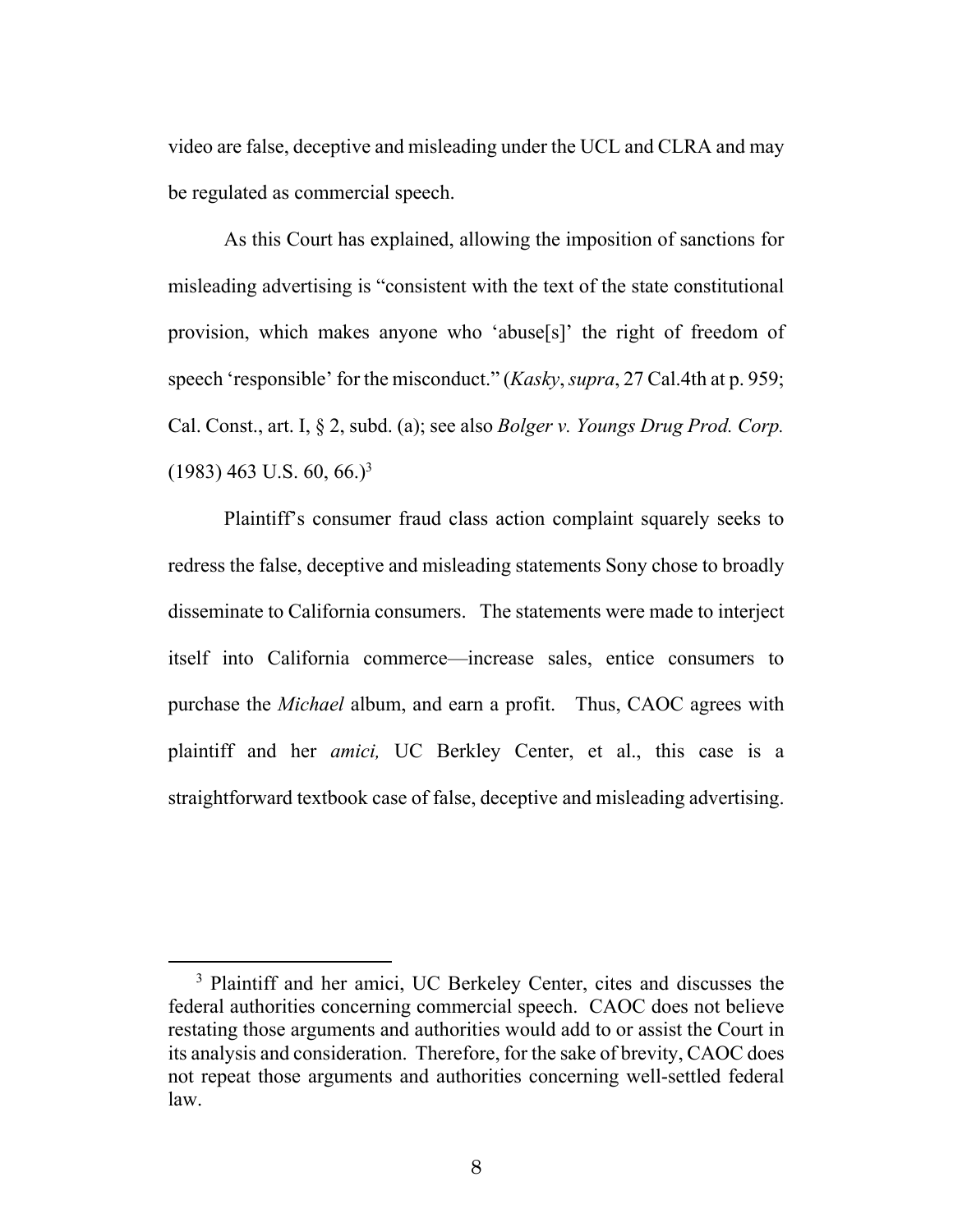## **2. It is well-settled that Sony has no right to engage in false, deceptive and misleading advertising.**

Plaintiff's and her *amici's* briefing make clear that Sony, just like any other seller of a common, mass-produced, products to California consumers, has no right to engage in false, deceptive and misleading advertising in connection with the sale of their products in this state. Sony's unqualified affirmative marketing statements were false, deceptive and misleading because Sony has admitted to the falsity of their advertising for purposes of this appeal. Thus, CAOC agrees with plaintiff and her *amici* that the start and end to the analysis is the well-established rule that commercial sellers, as the purveyors of goods, are free to truthfully and accurately describe their products, but they may not engage in deceptive advertising. Stated differently, if Sony decides to make representations about its product to the public, those representations must be true and accurate.

- **3. Under** *FilmOn***, Sony's false, deceptive and misleading advertising is not subject to California's anti-SLAPP statute and therefore, its marketing statements may be regulated.** 
	- **(a) The content and context of Sony's advertising statements are "well-wedded" to a commercial purpose.**

Recently, in *FilmOn*, this Court provided guidance to lower courts when they are evaluating whether particular statements are protected or as is presented here, non-protected commercial speech. (*FilmOn.com Inc. v.* 

9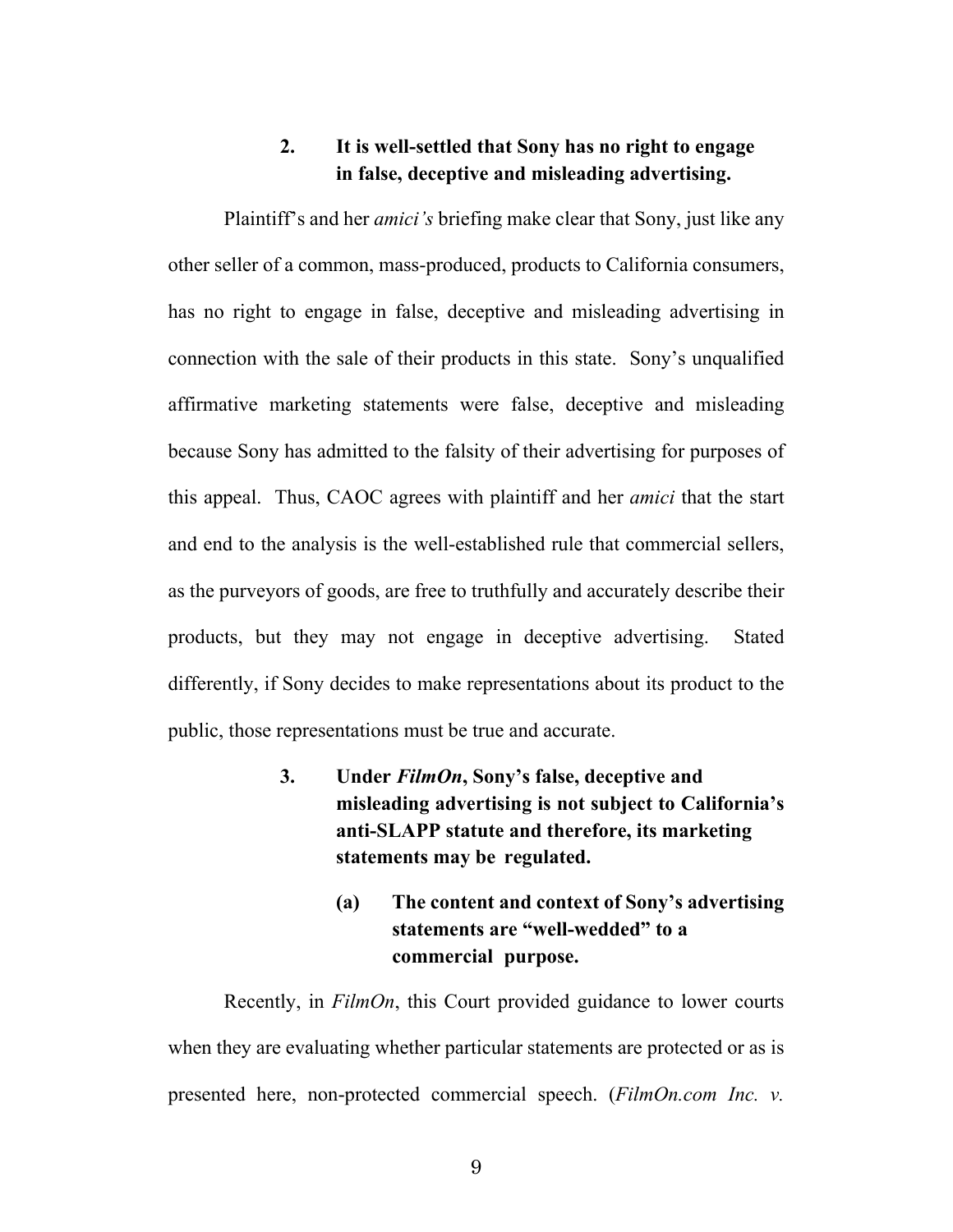*DoubleVerify Inc.,* 7 Cal.5th at 149-151.) Specifically, this Court noted the proper analysis should focus on the "contextual cues" that show a statement "to be 'commercial' in nature—whether it was private or public, to whom it was said, and for what purpose." (*Id*. at p. 148.) The ultimate question is whether the "wedding of content and context" shows that the statement "contributes to or furthers the public conversation on an issue of public interest." (*Id*. at p. 154.) As driven home by plaintiff, the offending public statements on the album cover targeted consumers for the primary, if not exclusive purpose of selling its product. (RBOM at 22-33.) Thus, the content and context of the offending affirmative and unqualified representations are "well-wedded" to a commercial purpose. (*Id*.)

# **(b) Sony's convoluted and circular logic fails to justify its proposed expansion of the reach of California's anti-SLAPP statute.**

In *FilmOn*, this Court clarified that it is the defendant's burden to show its speech was made "in connection with a public issue or an issue of public interest" under the first prong of the anti-SLAPP framework, which requires the defendant to not only identify some public issue implicated by the speech, but also to show that the speech "contributes to—that is, 'participat[es]' in or furthers—some public conversation on the issue." (*FilmOn*, *supra*, 7 Cal.5th at p. 151.) Specifically, this Court directed lower courts to evaluate whether the speech was made "in connection with a public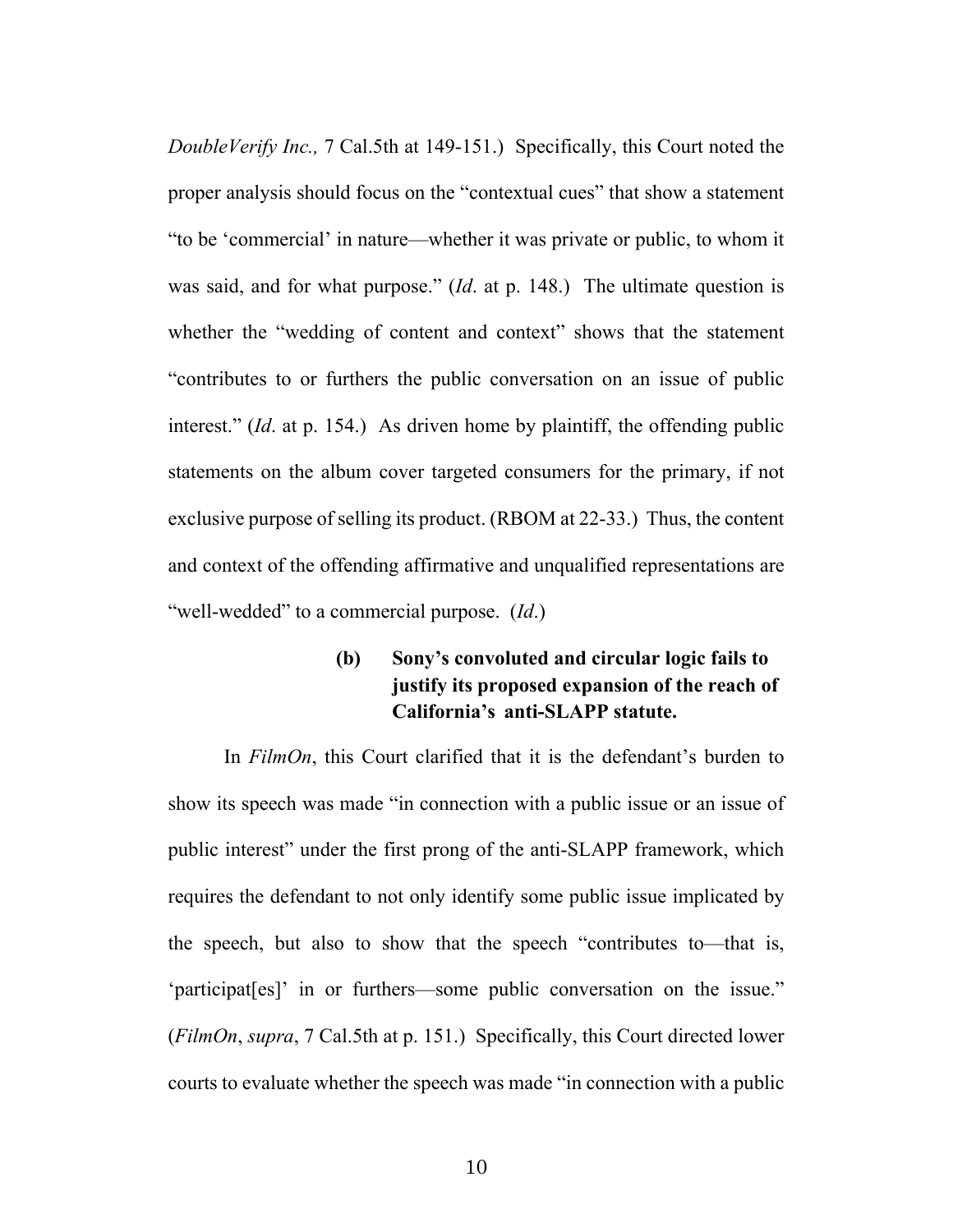issue or an issue of public interest" in two steps. "First, we ask what 'public issue or [ ] issue of public interest' the speech in question implicates—a question we answer by looking to the *content* of the speech… Second, we ask what functional relationship exists between the speech and the public conversation about some matter of public interest." (*Id*. at p. 149, italics added.)

Here, the Sony defendants attempt to apply a rather convoluted and circular form of *post hoc ergo propter hoc* logic. In particular, they argue because Michael Jackson was famous and a lot of public interest surrounded him, *generally*, the statements on the *Michael* album and in its promotional advertising for its product are protected speech because, *ergo*, Michael Jackson was famous. (ABOM at 13, 16 ["King of Pop," and "…the most influential musical artist of all time."].) Nonsense. Just because the subject of a product is famous, even if they are the most famous "of all time," does not mean that they or their well-funded corporate purveyors are permitted to defraud, deceive and mislead with impunity. If the seller chooses to speak about their product, particularly on the album cover and in their marketing and promotional advertisements, they must speak truthfully.

Sony's attempt to expand the reach and corporate misuse of the anti-SLAPP statute is simply unworkable. For example, in 1906, author Upton Sinclair published his now "famed" book, The Jungle. The book exposed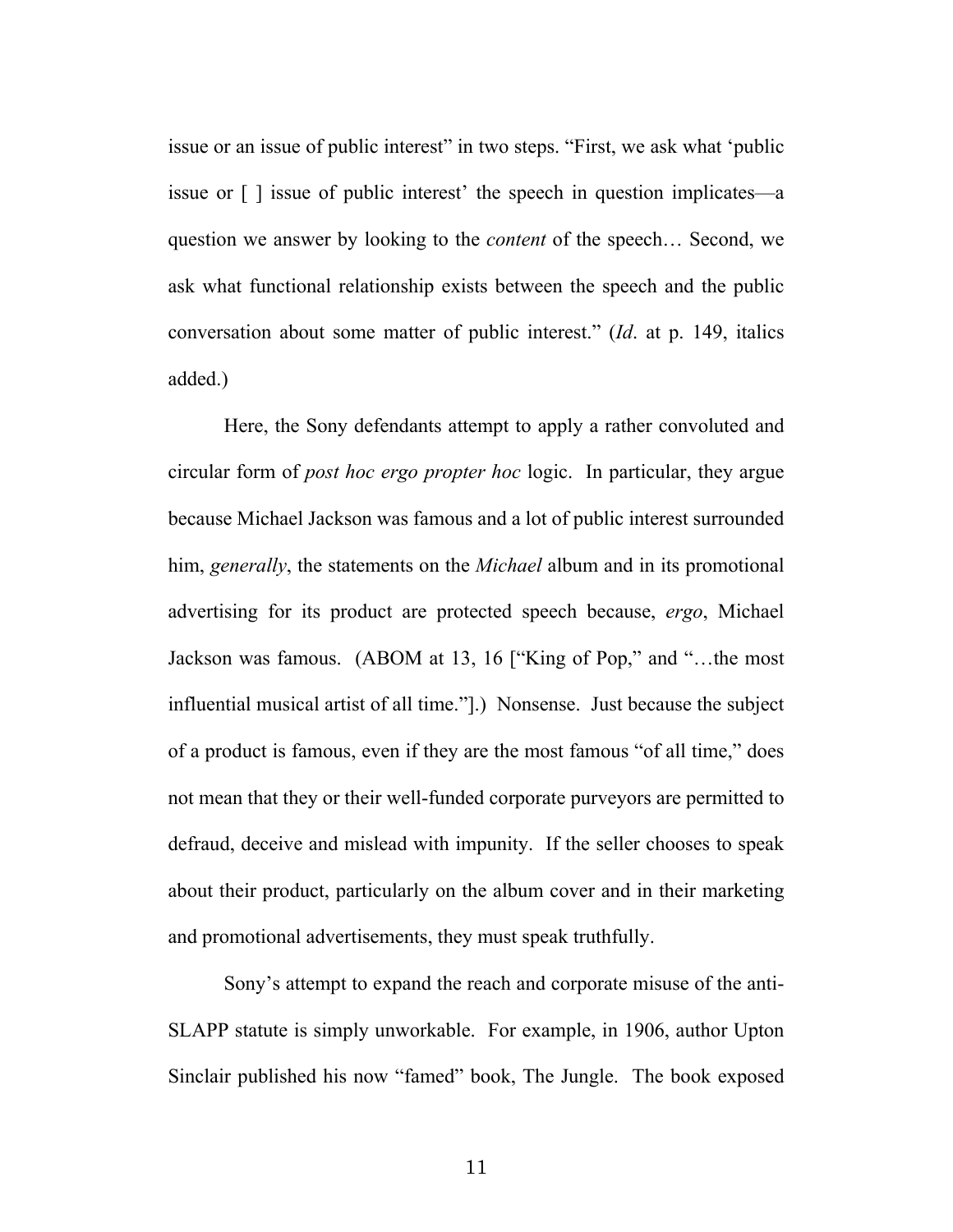labor and sanitary conditions in the U.S. meatpacking industry, causing "widespread public interest." The deplorable conditions in meat packing and processing plants became an issue of "great public interest," including the quality and contamination of the meat used to make sausage. In particular, images of rats and their feces on top of mounds of decomposing scrap meat used to make sausage "was directly connected to an issue of widespread public interest," and "furthered the public conversation" on the issue.) (See, https://en.wikipedia.org/wiki/Upton\_Sinclair, *Cf.,* ABOM at 14.) The book, The Jungle, in fact, contributed in large part to the passage a few months later of the 1906 Pure Food and Drug Act and the Meat Inspection Act. (*Id*.) "Widespread public interest" concerning the contents and quality of the food we eat has continued, unabated, for the 114 years since The Jungle was made public. The contents and source of the food we eat is, and has long been, an issue of widespread public interest. As will be shown below, applying Sony's twisted logic and myopic reasoning is simply not workable.

As an example of why Sony's proposed rule is unworkable, the late singer Jimmy Dean created several well-known "works" during his life. Jimmy Dean is best known for his song, "Big Bad John," his 1961 recitation song about a heroic miner. (See https://en.wikipedia.org/wiki/Jimmy Dean.) During his life, Jimmy Dean's creative work also included his creation of a popular food product, "Jimmy Dean Pure Pork Sausage." (*Id*.) Under Sony's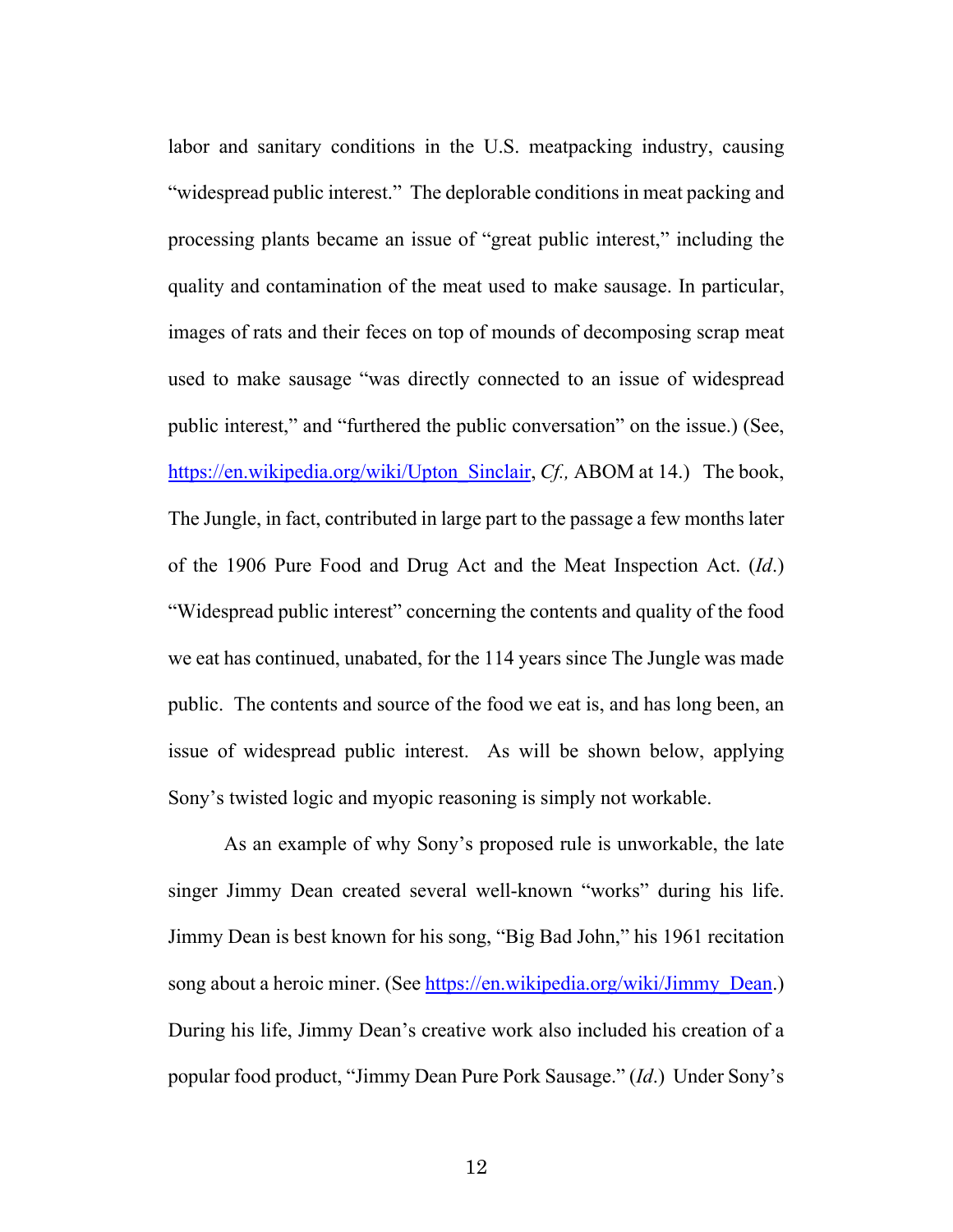strained analysis, it would argue that the advertising of Jimmy Dean Pure Pork Sausage, contributed to "the debate" about the contents of the food we eat and thus, Jimmy Dean Sausage Company should be immune from suit, regardless of the truth and veracity of its advertising statements on its product packaging and in its marketing materials. Without question, the above example provides an extremely tenuous connection between Jimmy Dean's fame and the public controversy that has persisted concerning the contents and quality of the food we eat since 1906, and likely earlier. However, it is on par with Sony's strained analysis. Both here, in the instant case and in the above example, a corporate purveyor of a consumer product falsely, deceptively and misleadingly chose to misrepresent its product on its product packaging and in its advertising materials to sell a consumer product. There is simply no difference between a music album and a food product, or any other product, for that matter. Both are consumer goods placed in the market for sale, to earn a profit.

The above example also shares common characteristics, such as Sony's release of the *Michael* album after his death. While Jimmy Dean sold his company, Jimmy Dean Sausage Company, he continued on as a spokesperson for the corporation and its products for a period but was later phased-out. (*Id*.) However, in 2018, *after* his death, the corporation who purchased the rights to his sausage "creative work" began airing some of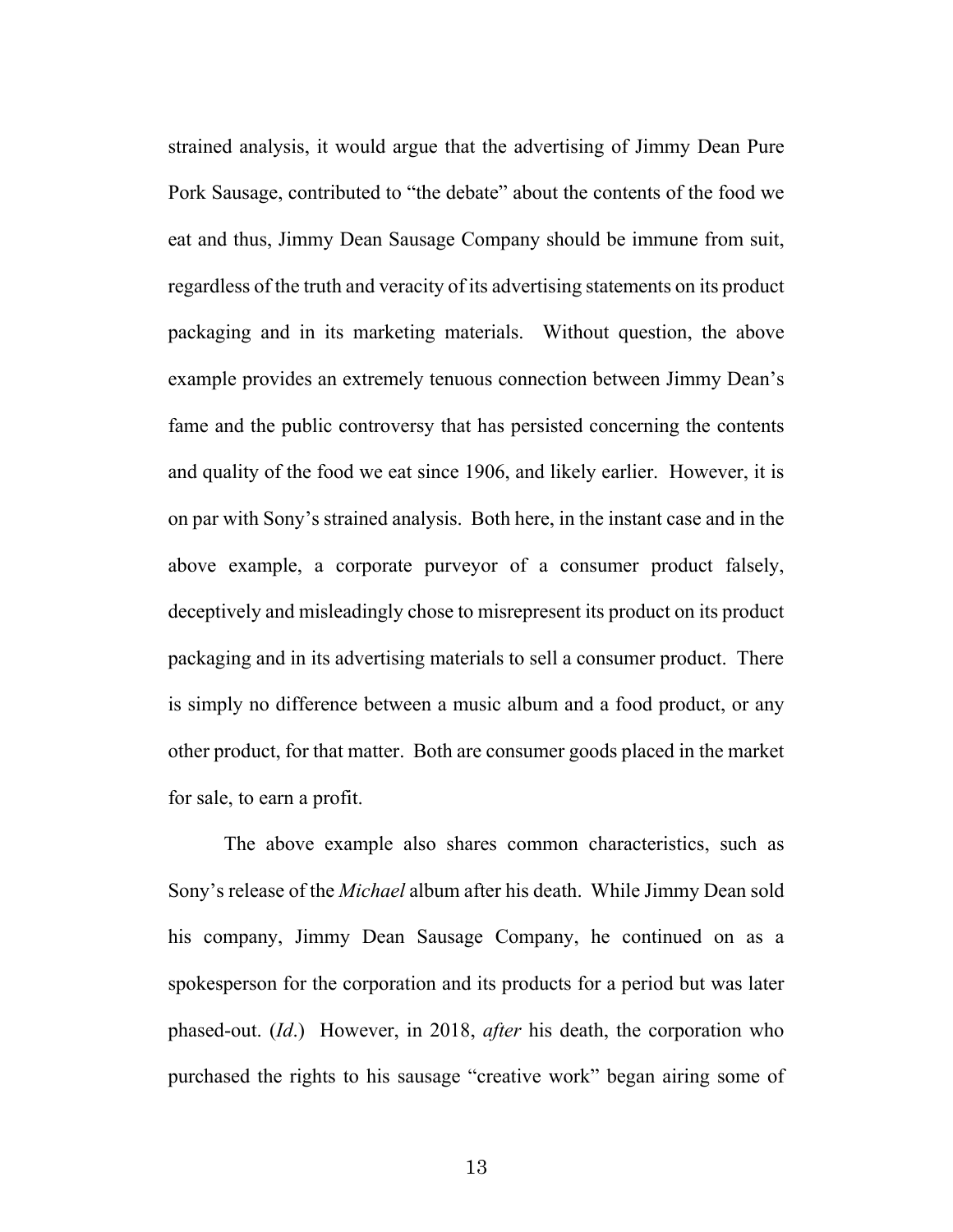Jimmy Dean's old advertisements. (*Id*.) Without question, and while arguably not as "famous" as Michael Jackson, Jimmy Dean and his Pure Pork Sausage "creative work" is and has been a widely popular food for decades, concerning a matter of great public interest. And, while Jimmy Dean himself generated a large "public" following that does not mean the current corporation who has the rights to sell Jimmy Dean Pure Pork Sausage should be immune from marketing and selling, for example, rat feces contaminated meat advertised as "Pure Pork Sausage." Or that the corporate purveyor's use of Jimmy Dean's old advertisements, now made false, deceptive and misleading because of the hypothetical recent changes to the contents of the product. And that would be true even if two-thirds of each package contained "Pure Pork Sausage" despite the contamination just as only having two-thirds of the *Michael* album songs performed by Michael Jackson does not "cure" the fact that one-third are not as represented. (See, e.g., *Skinner v. Ken's Foods, Inc.* (2020) 53 Cal.App.5th 938, 949 [salad dressing label claiming it was made with olive oil was misleading because the dressing was made primarily with vegetable]; *Colgan v. Leatherman Tool Grp., Inc.* (2006) 135 Cal.App.4th 663, 682 ["Made in U.S.A." labeling was misleading even though some of the parts were made in the United States because reasonable consumers would not expect foreign manufacturing of any of the products]; *Day v. AT & T Corp.* (1998) 63 Cal.App.4th 325, 332–33 ["A perfectly true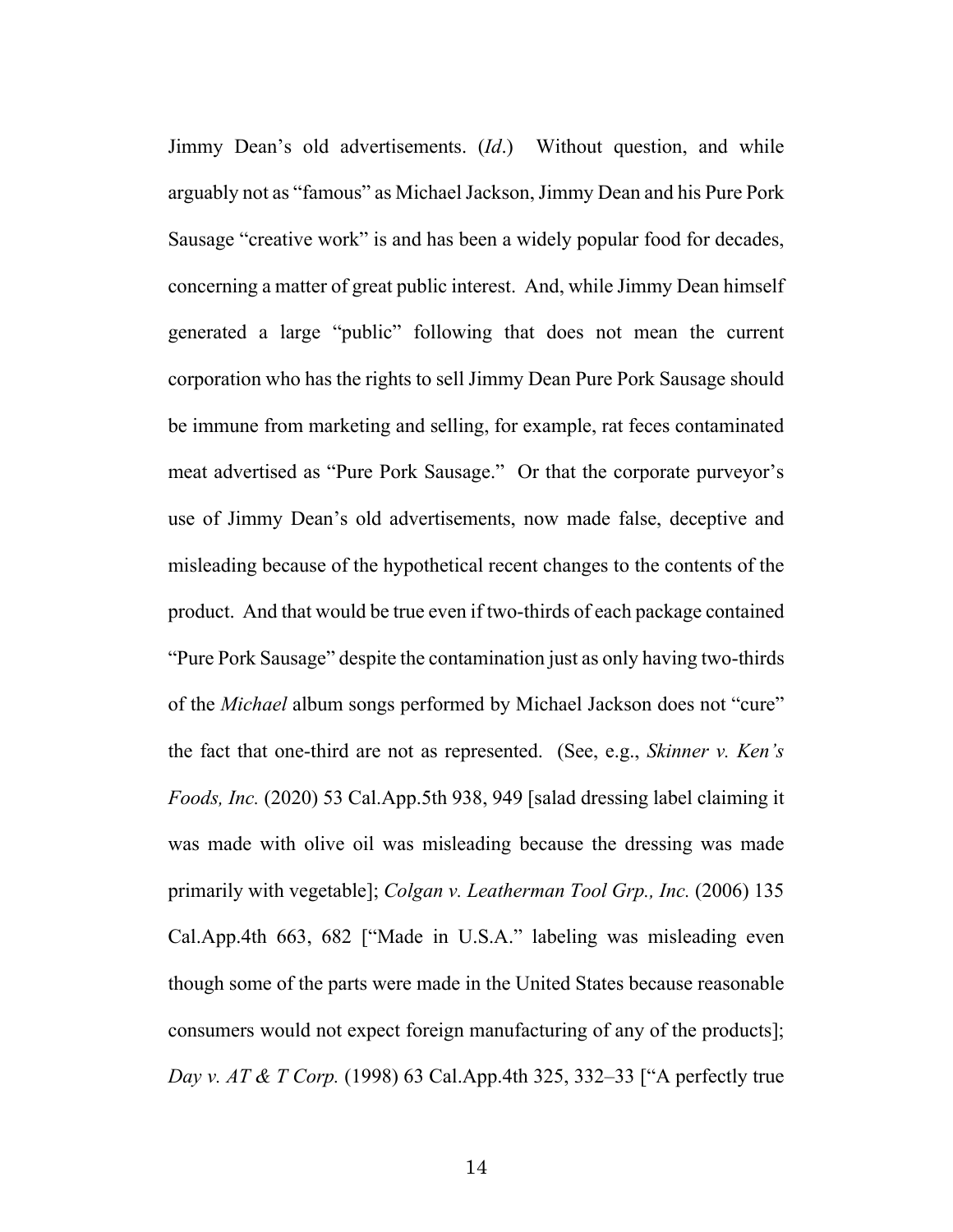statement couched in such a manner that it is likely to mislead or deceive the consumer, such as by failure to disclose other relevant information, is actionable under these sections"].) Similarly, just because Michael Jackson was a very popular public figure does not mean the well-funded corporate sellers of his products, music albums, should be immune from suit for misrepresenting the content of their products, here, three of the nine new songs sold are stipulated to have been sung by someone other than Michael Jackson.4

Simply put, Sony's attempt to expand the reach and misuse of California's anti-SLAPP statute is directly at odds with the legislative intent as evidenced by the passage of Section 425.17, sponsored by CAOC, which sought to rein in the corporate abuse of the statute.

 As this Court keenly observed in *FilmOn*, a defendant will "virtually always …succeed in drawing a line—however tenuous—connecting their speech to an abstract issue of public interest." (*FilmOn.com Inc. v. DoubleVerify Inc., supra*, 7 Cal.5th at 150.) A mere reference to a subject of public interest is not enough; "the statement must in some manner itself *contribute* to the public debate." (*Ibid*, italics added.)

<sup>&</sup>lt;sup>4</sup> The *Michael* album contained 10 songs, one of which was previously released. Of the 9 "new" songs, 3 of which are admitted by Sony to not having been sung by Michael Jackson. (RBOM at 12-13.)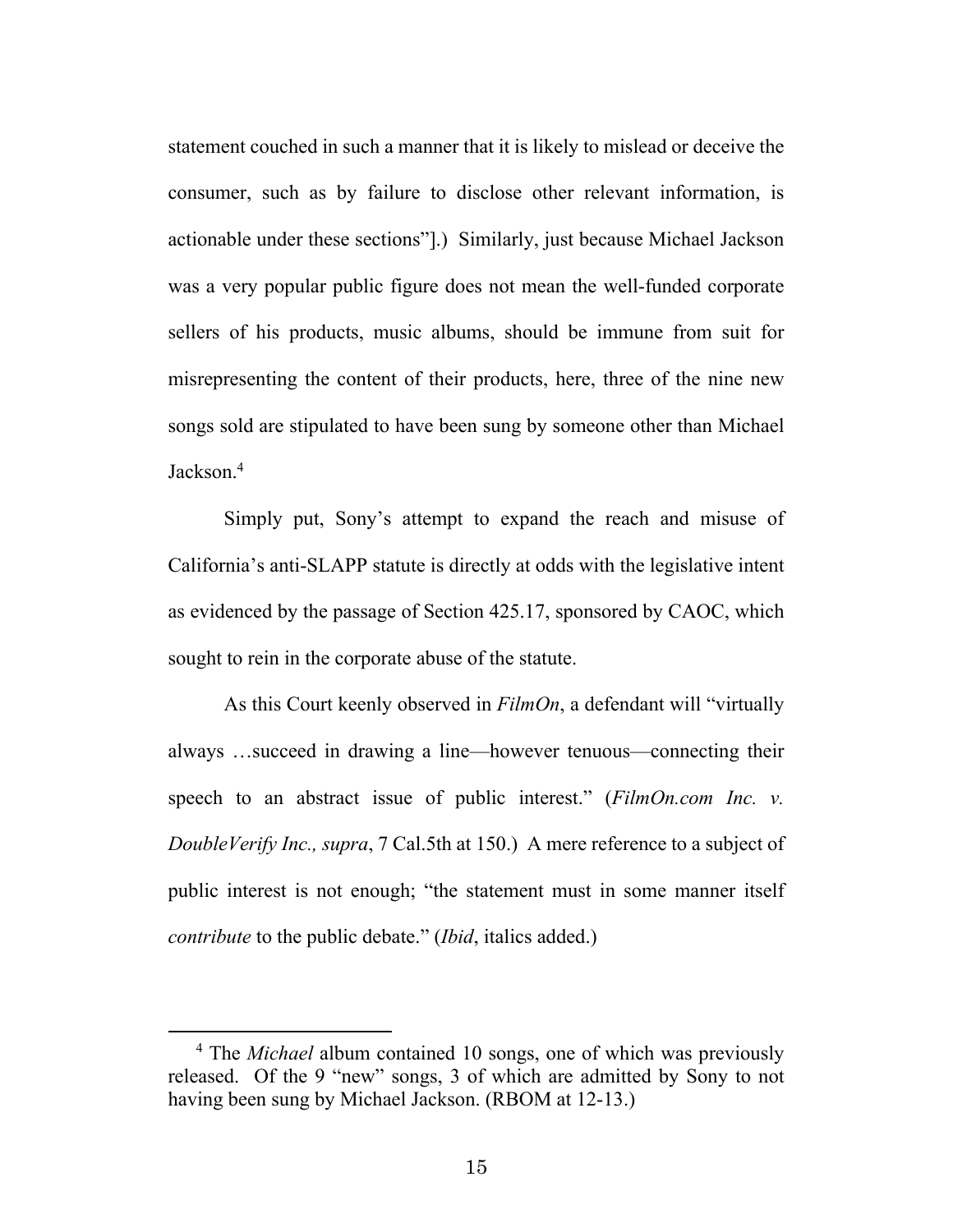**c. Sony's public statements on the album cover and in its promotional video were made to sell its product, not to interject itself into an "ongoing public debate" and take a "position" on the authenticity of the three songs it has stipulated were not sung by Michael Jackson.** 

 The second prong of this inquiry is meant to establish whether such contribution exists. Specifically, this inquiry does not turn on the social utility of the advertising statements at issue, or the degree to which it propelled a conversation in any particular direction; rather, this Court has instructed lower courts to examine "whether the defendant—through public or private speech or conduct—participated in, or furthered, the discourse that makes an issue one of public interest." (*Id*. at pp. 150–151.)

 Moreover, during this examination, *FilmOn* instructs lower courts to consider not only the content of the speech, but also its context—including audience, speaker, and purpose. (*FilmOn.com Inc. v. DoubleVerify Inc., supra*, 7 Cal.5th at 149, 151–152.) As this Court explained, ruling on an anti-SLAPP motion involves a two-step procedure. First, the moving defendant must show that the challenged claims arise from protected activity. (*Baral v. Schnitt* (2016) 1 Cal.5th 376, 396; *Rusheen v. Cohen* (2006) 37 Cal.4th 1048, 1056.) Sony has not and cannot make the requisite showing that the representations on the album cover, and in its marketing and promotional materials "arise from protected activity." (*Ibid*.)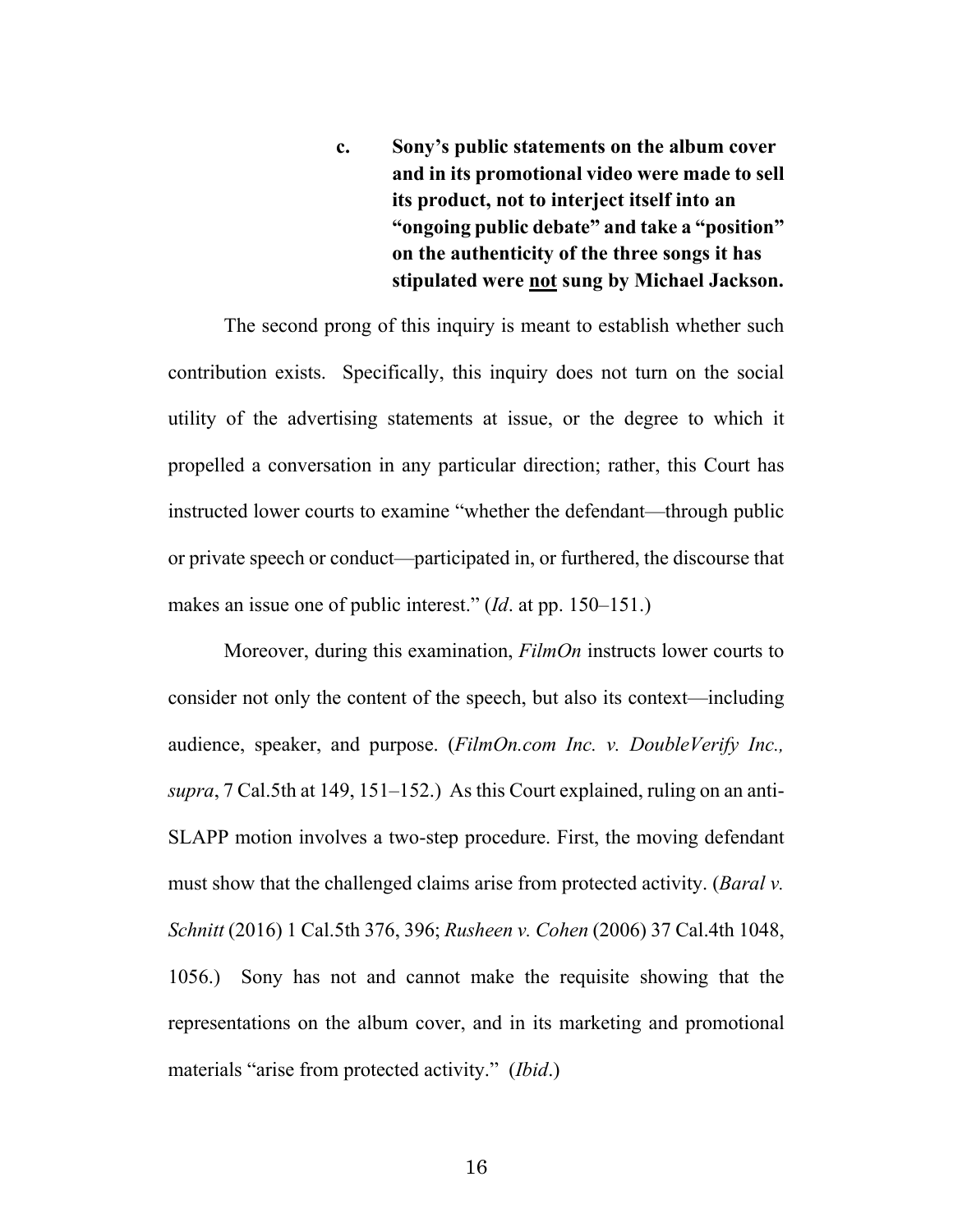Second, if the defendant makes such a showing, the "burden shifts to the plaintiff to demonstrate that each challenged claim based on protected activity is legally sufficient and factually substantiated." (*Baral v. Schnitt* (2016) 1 Cal.5th at 396.) And, without resolving evidentiary conflicts, the court determines "whether the plaintiff's showing, if accepted by the trier of fact, would be sufficient to sustain a favorable judgment." (*Ibid*.)

 As this Court in *FilmOn* further explained, " '[w]hether speech has a commercial or promotional aspect is not dispositive' of whether it is made in connection with an issue of public interest." (*FilmOn.com Inc. v. DoubleVerify Inc., supra*, 7 Cal.5th at 154, quoting *Industrial Waste & Debris Service, Inc. v. Murphy* (2016) 4 Cal.App.5th 1135, 1150.) Concerning this analysis, this Court cautions that while "[s]ome commercially oriented speech will, in fact, merit anti-SLAPP protection," the proper analysis focuses on the same "contextual cues" that show a statement "to be 'commercial' in nature—whether it was private or public, to whom it was said, and for what purpose." (*FilmOn.com Inc. v. DoubleVerify Inc., supra*, 7 Cal.5th at 148, 153.) The guidance this Court provides is that the important question for courts to consider and answer is whether the "wedding of content and context" demonstrates that the statement "contributes to or furthers the public conversation on an issue of public interest." (*Id*. at p. 154.) This is where Sony's arguments fall flat. The content and context of Sony's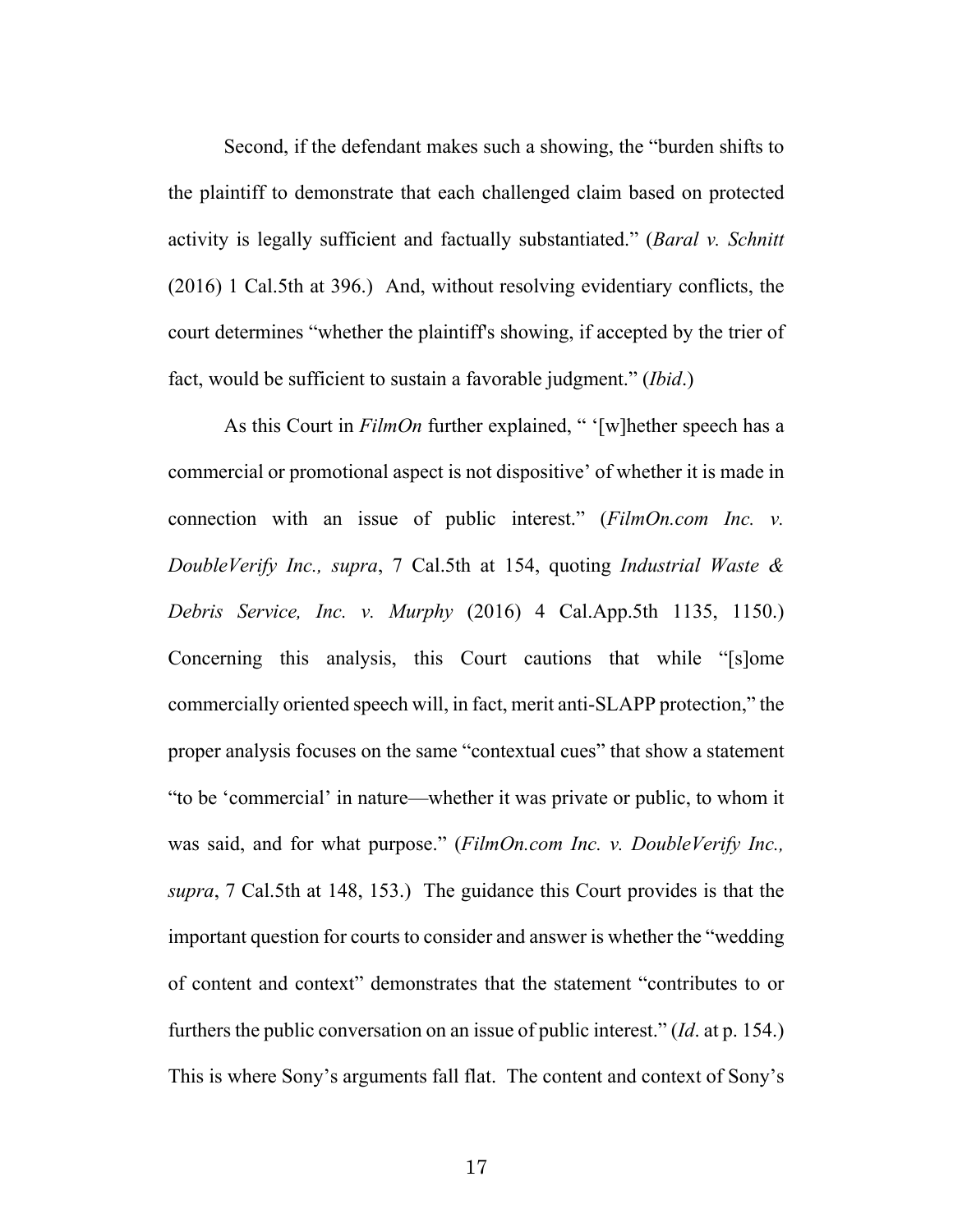advertisements (i.e., statements on the album cover and in its promotional video) clearly demonstrate the unqualified statements of fact, in Sony's advertising, did not participate in or further discourse on issues of public interest. Moreover, Sony has admitted that three of the nine new songs on the *Michael* album were not sung by Michael Jackson.5 Therefore, defendants fail the first prong of the *FilmOn* test.

CAOC also strongly believes that the Court of Appeal below got it wrong after this Court sent this case back down to be decided under *FilmOn*. (*Serova v. Sony Music Entertainment* (2019) 252 Cal.Rptr.3d 227.) Resorting to twisted logic and outcome determinative reasoning, the Court of Appeal contorted the central purpose of Sony's advertising statements, i.e., to sell music albums and generate profit (regardless of its consumer fraud and deception about the product), into a "position" on authenticity, mistakenly finding that the advertising statements had the requisite connection to the public debate, when they clearly do not. (*Serova v. Sony Music Entertainment* (2020) 44 Cal.App.5th 103, 121-122.) Unquestionably, Sony's focus in making the advertising statements to consumers was to promote sales of its product (the album *Michael*) rather than interject itself into an "ongoing public debate" over the source and

 <sup>5</sup> Sony's album *Michael* contains 10 songs, one of which was previously released. (RBOM at 12, citing CT:119 [FAC]  $\P$ [ 26-27.)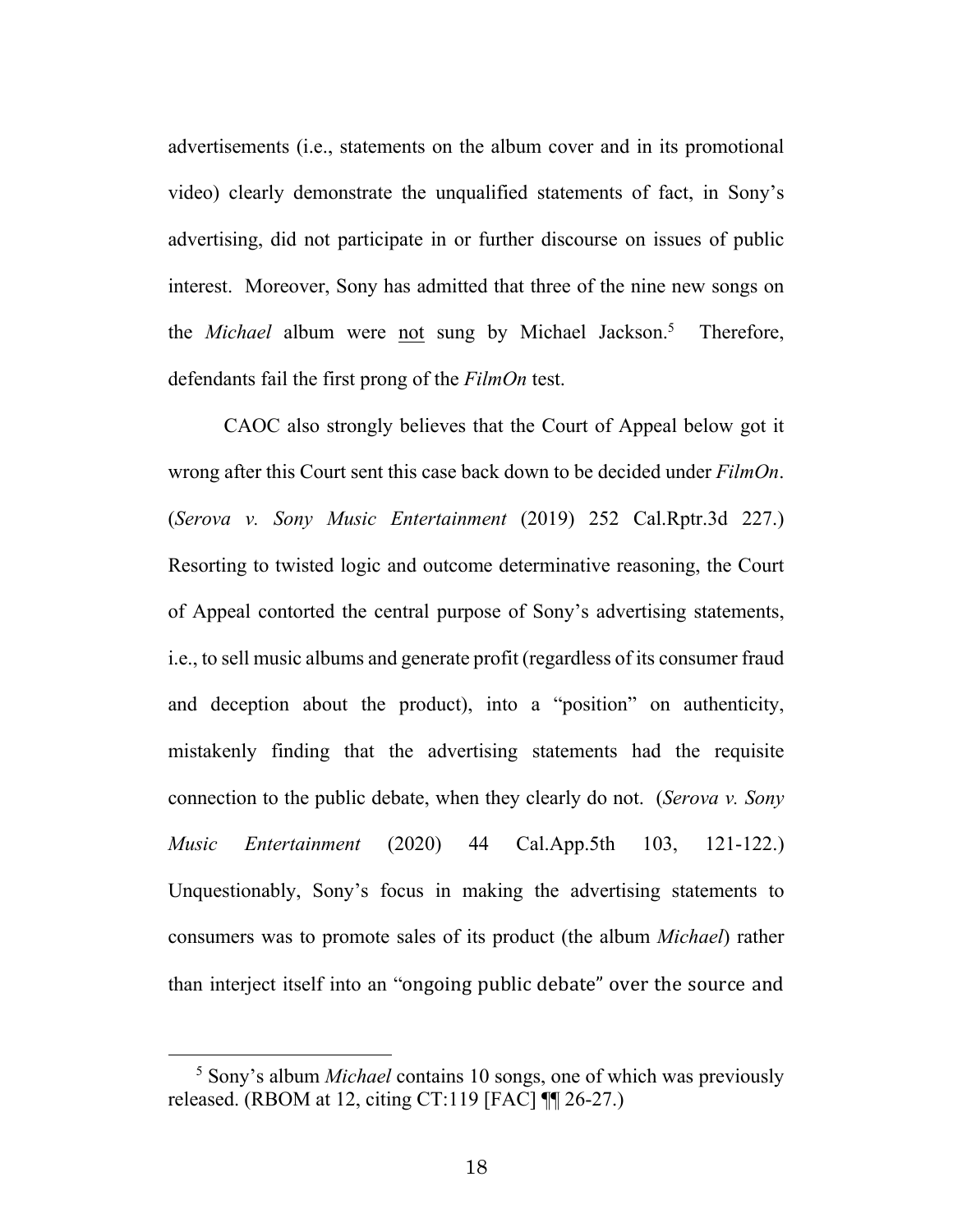authenticity of three (3) of the songs on the album and the fame and public's interest in Michael Jackson himself, generally.

 In CAOC's collective experience, this would not be the first time a well-funded commercial seller of a product, like Sony here, has resorted to consumer fraud and deception in order increase the sales of its products.

# **B. The UCL is a Strict Liability Statute: the Court of Appeal's Newly Minted Scienter Requirement Is Unsupported, Misguided, and Plain Wrong**

 The UCL is a strict liability statute that plainly does not include an element of personal knowledge. (*Podolsky v. First Healthcare Corp.* (1996) 50 Cal.App.4th 632, 647 [violation of the UCL is a "strict liability offense"]; *Mazza v. American Honda Motor Co., Inc.* (9th Cir. 2012) 666 F.3d 581, 591 ["the California laws at issue here [the UCL and the CLRA] have no scienter requirement"].)

 As alleged, a genuine issue of material fact exists as to whether Sony knew, or should have known, whether the songs were in fact sung by Michael Jackson when it decided to make its unqualified statements on the album cover and in its advertising. (CT 1:116-123.) At minimum, Sony had doubts as to whether all 10 tracks on the Michael album were sung by Michael Jackson, but rather than informing consumers as to what it knew, it chose to advertise its product as all of the songs having been sung by Michael Jackson. The CLRA takes a different tack and protects consumers against 23 specific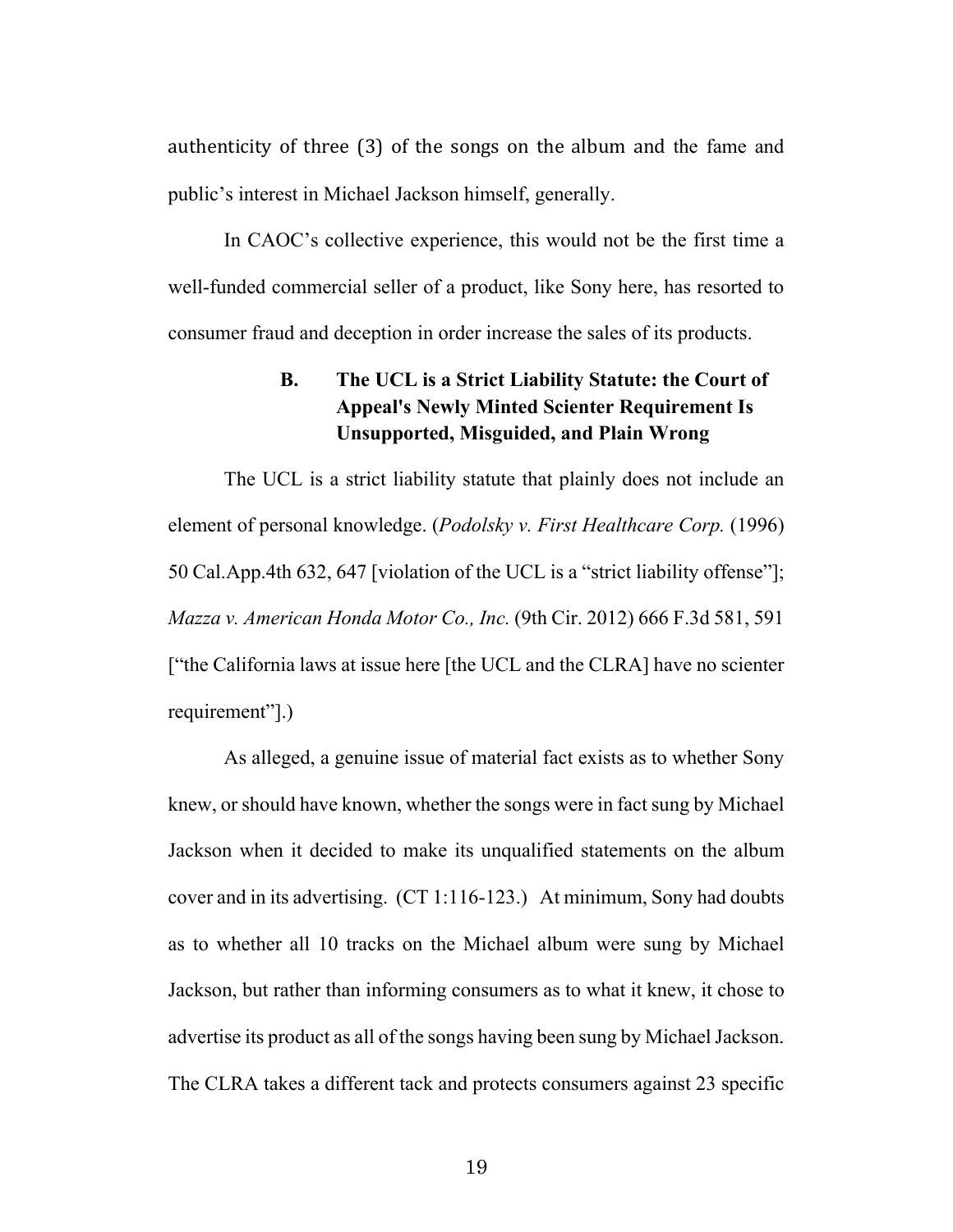activities that it defines as unfair and deceptive business practices. (Civ. Code  $\frac{1770.}{6}$  Completely ignoring the absence of a knowledge requirement under the plain language of the statute, its legislative history, and numerous courts who have analyzed the statute, the Court of Appeal took it upon itself to add a scienter requirement to the statute. That is wrong. By comparison, the FAL requires the advertiser know or "by the exercise of reasonable care should be known, to be untrue or misleading." (Bus. & Prof. Code  $\S 17500$ .)<sup>7</sup> Plaintiff's complaint does not include a false advertising cause of action however, it appears to CAOC that a FAL claim under the facts presented would be viable. Nevertheless, even the FAL does not have a *caveat emptor* like scienter requirement the Court of Appeal added to the UCL.

 Created out of whole cloth with no support, the Court of Appeal grafted onto the statute a scienter requirement, that is unmoored from the statute itself, the legislative intent or the decades of case law that has shaped

 <sup>6</sup> Plaintiff and her amici, UC Berkeley Center's briefing adequately cover the CLRA, and the decisional law thereunder. CAOC therefore did not believe it would assist the Court to repeat the statutory basis and cases decided under the CLRA.

<sup>7</sup> Under California law, a negligent misrepresentation, is a form of "deceit," and is defined by Civil Code Section 1710(2) as: "The assertion, as a fact, of that which is not true, by one who has no reasonable ground for believing it to be true."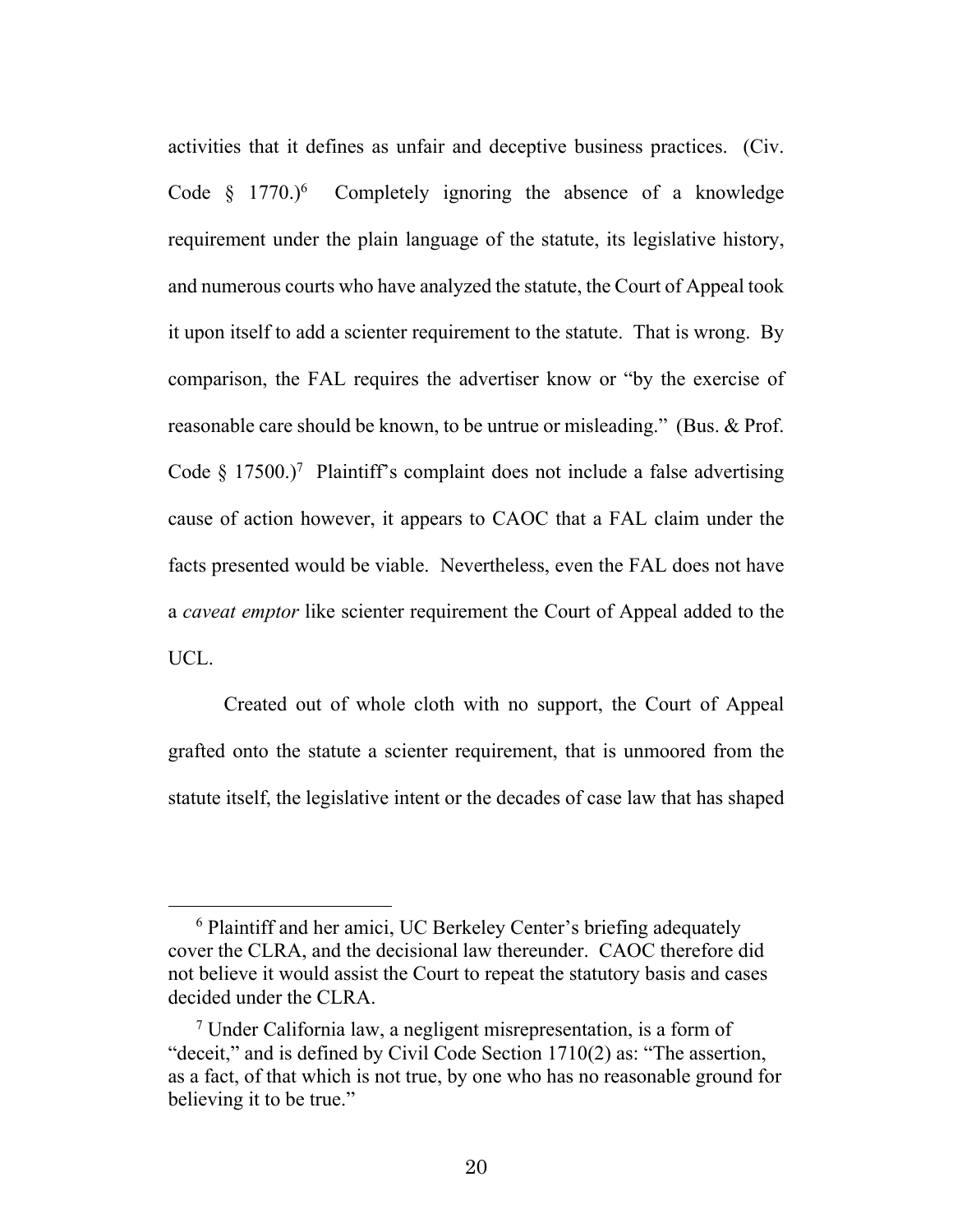the UCL, an extremely important consumer protection statute to California consumers.

Adding this actual knowledge requirement interferes with the remedial, preventive, and deterrent purposes of the statute. The prevention and deterrence of false, deceptive and misleading statements, in direct connection with the sales of their products, can only be achieved if product advertisers are held accountable for their false, deceptive and misleading statements, regardless of their own, claimed lack of personal knowledge.

Particularly salient here is the undisputed fact that Sony chose to market and sell the *Michael* album as containing songs performed only by Michael Jackson. It was Sony's decision as to what information it would provide and what information it would not provide, on the album cover and in its marketing and advertising statements. That Sony chose to falsely portray all of the songs on the album *Michael* as being sung my Michael Jackson, was its decision. Sony could have easily chosen to include a disclaimer as to the three songs it admits were not sung by Michael Jackson. In fact, nothing prevented Sony from including a disclaimer on the album cover and in its promotional advertising. Rather, Sony intended to capitalize on its misrepresentation that all of the songs on the album were sung by Michael Jackson when they were not. That is textbook consumer "fraud" under the UCL. (See, e.g., *In re Tobacco II Cases* (2009) 46 Cal.4th 298,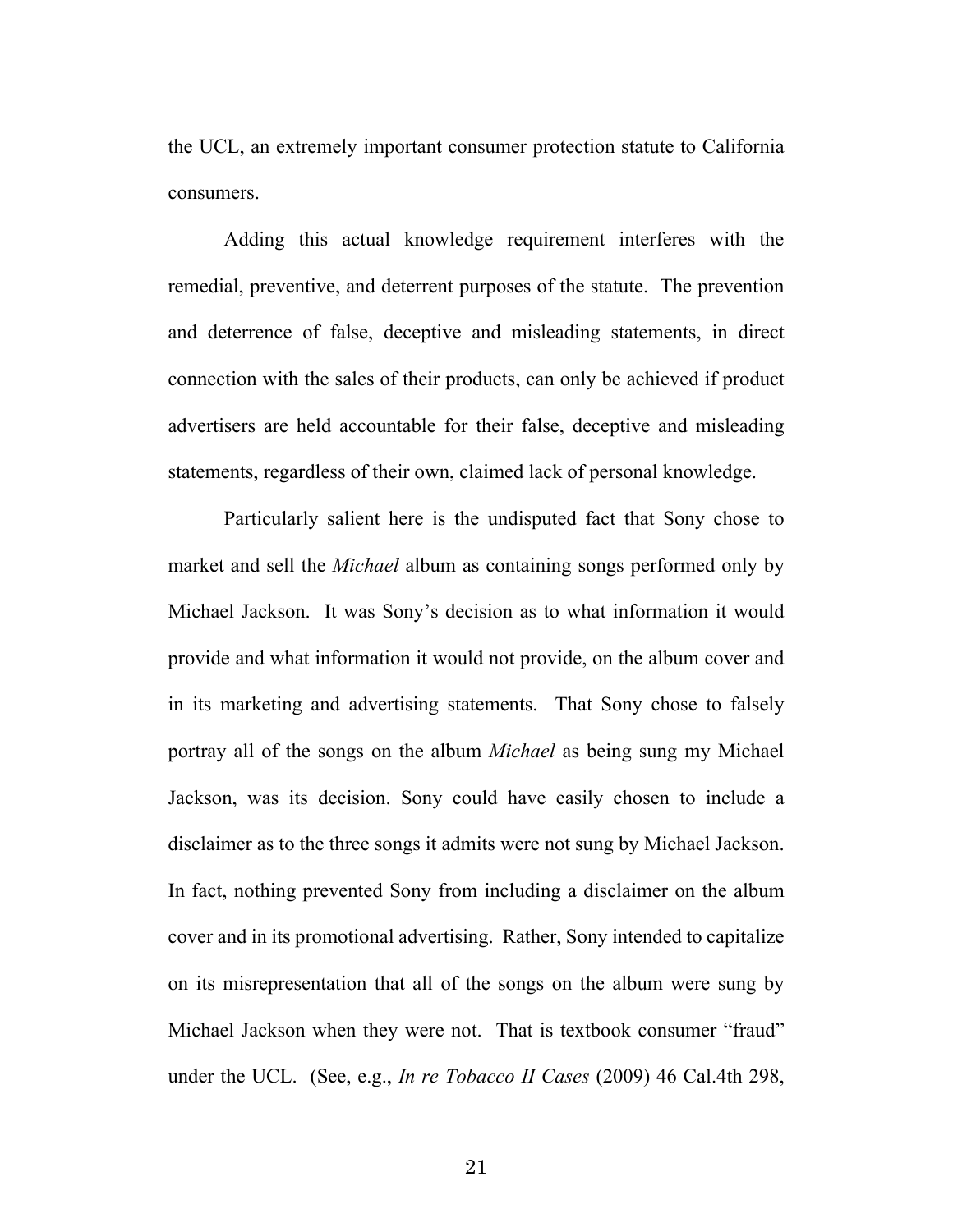312 [making clear that the "fraudulent" prong of the UCL is distinct from common law fraud, where the victim must demonstrate the perpetrator's knowledge, "None of these elements are required to state a claim for injunctive relief under the UCL"]; see also *State Farm Fire & Casualty Co. v. Superior Court* (1996) 45 Cal.App.4th 1093, 1105 ["[T]he 'fraud' contemplated by section 17200's third prong bears little resemblance to common law fraud or deception. The test is whether the public is likely to be deceived"].) Accordingly, the UCL does not and has never had an actual knowledge requirement that the statements it chooses to make are false, deceptive or misleading. Sony's claim that it did not have actual knowledge whether the songs were not sung by Michael Jackson is irrelevant. As noted above, the UCL is a strict liability statute and thus, the Court of Appeal's addition of a personal knowledge requirement, if followed, would do great violence to the legislative intent and purpose of the statute. Moreover, even if an FAL cause of action was pled, Sony was, at the very least, aware that three of the songs may not have been sung by Michael Jackson. The claimed doubt as to the actual singer on these three songs did not give it license to misrepresent its product. As noted above, Sony was free to include a disclaimer and inform consumers about these songs but chose not to. Nothing in the statutory language or the cases decided under the UCL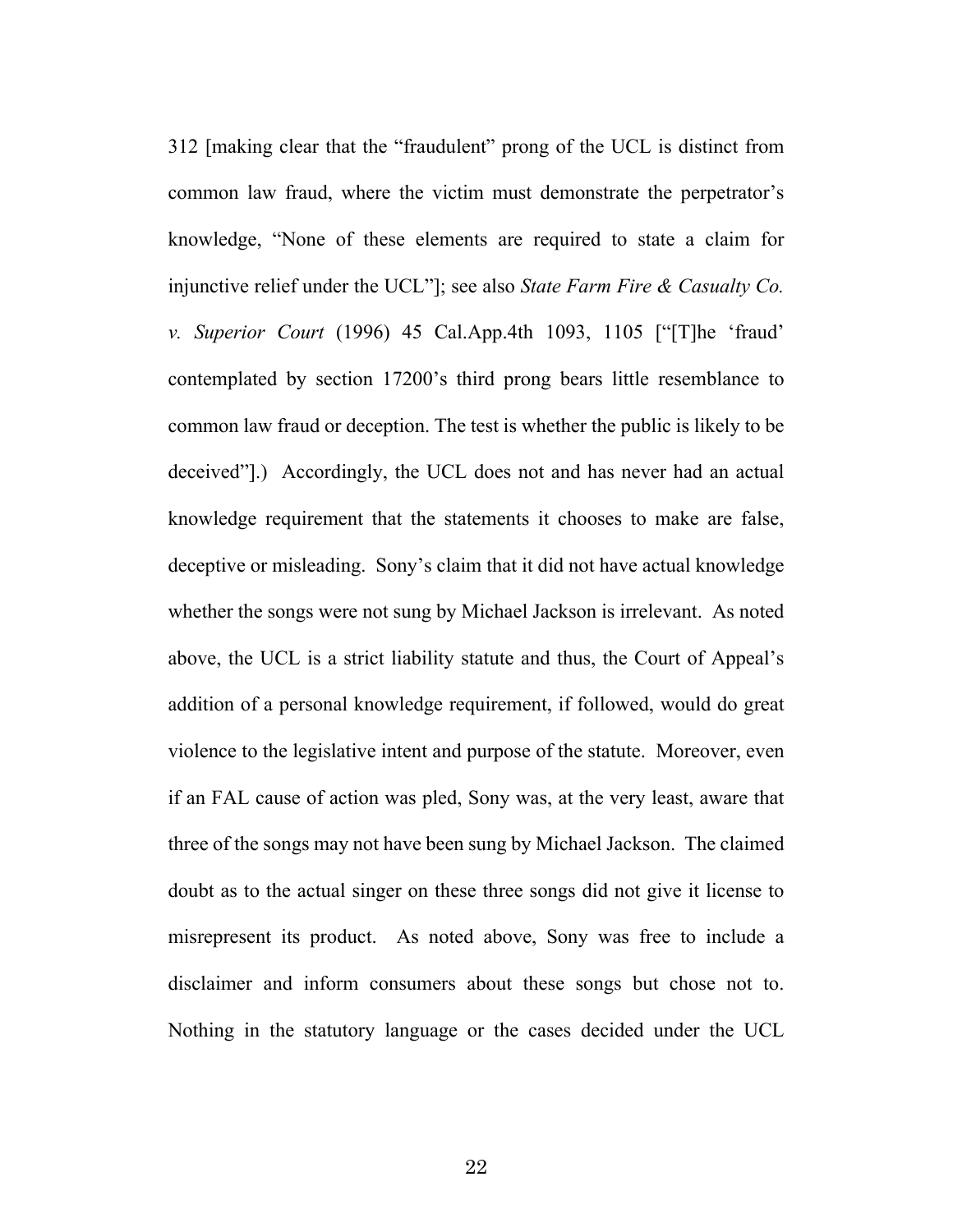provided the Court of Appeal with even a hint that the legislature intended for the UCL to have a scienter requirement.

 Only through enforcement of the UCL, and having to face the prospect of being required to remedy the harm they have caused to consumers, will commercial sellers and advertisers, like Sony, be motivated to be careful in choosing their representations about their products on the product packaging and in their promotional advertising for the product. Here, plaintiff's claims are directly targeted at Sony's false and misleading statements that it made on the *Michael* album cover and in its promotional video. There is nothing remarkable nor intolerable to impose a burden on Sony, and similarly situated well-funded corporations, that when they describe their products in their advertising, they have to speak truthfully.

 Unqualified factual misrepresentations about a product made by a seller to consumers are unquestionably actionable as false, deceptive and misleading advertising under California's consumer protection statutes. There is nothing remarkable or different here. Sony, like numerous other sellers of products, just like any other misrepresenting seller, should be held accountable for their false, deceptive and misleading statements. Enforcement of California's consumer protection statutes fulfills the legislature's purpose and reason for enacting these statutes. Providing immunity does not, and if followed, would do great violence to the UCL.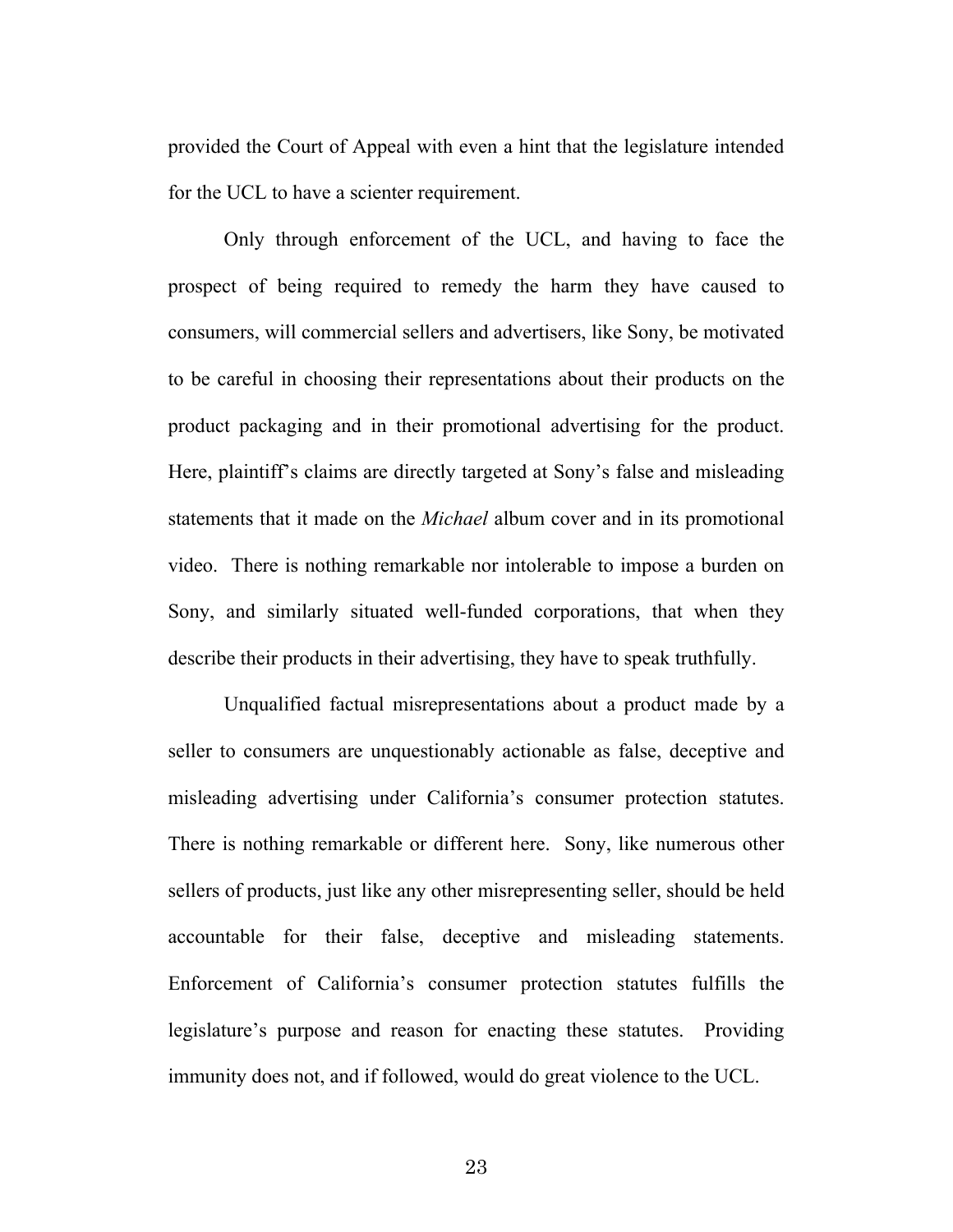California courts routinely deem unqualified factual statements on product packaging and labels of commercial products concerning the products themselves to be actionable. (*Keimer v. Buena Vista Books, Inc.* (1999) 75 Cal.App.4th 1220, 1228–1230 [drawing "commonsense conclusion" that statements about inflated investment returns on the covers of investment books "were designed with a single purpose in mind, to sell the books" and thus were commercial]; *Nagel v. Twin Laboratories, Inc.* (2003) 109 Cal.App.4th 39, 48–49 [holding the description of ingredients on the label of a nutritional supplement was commercial speech]; *Benson v. Kwikset Corp.* (2007) 152 Cal.App.4th 1254, 1268 [holding "Made in U.S.A." and similar labels on locksets were commercial speech].)

 Whether a statement is factual or an opinion is ordinarily judged from the perspective of the audience, not the speaker. (*Baker v. Los Angeles Herald Exam'r* (1986) 42 Cal.3d 254, 260–61.) If the intended audience understands the message as factual and relies on it as a fact in deciding whether to buy the product, the speech is commercial. Therefore, what matters under the plain language of the *Kasky* test is how the consumer perceives and understands the message, not what the commercial speaker knew when he or she uttered it.

 Accordingly, the Court of Appeal's newly minted scienter requirement cannot reasonably be read into the *Kasky* test or into California's

24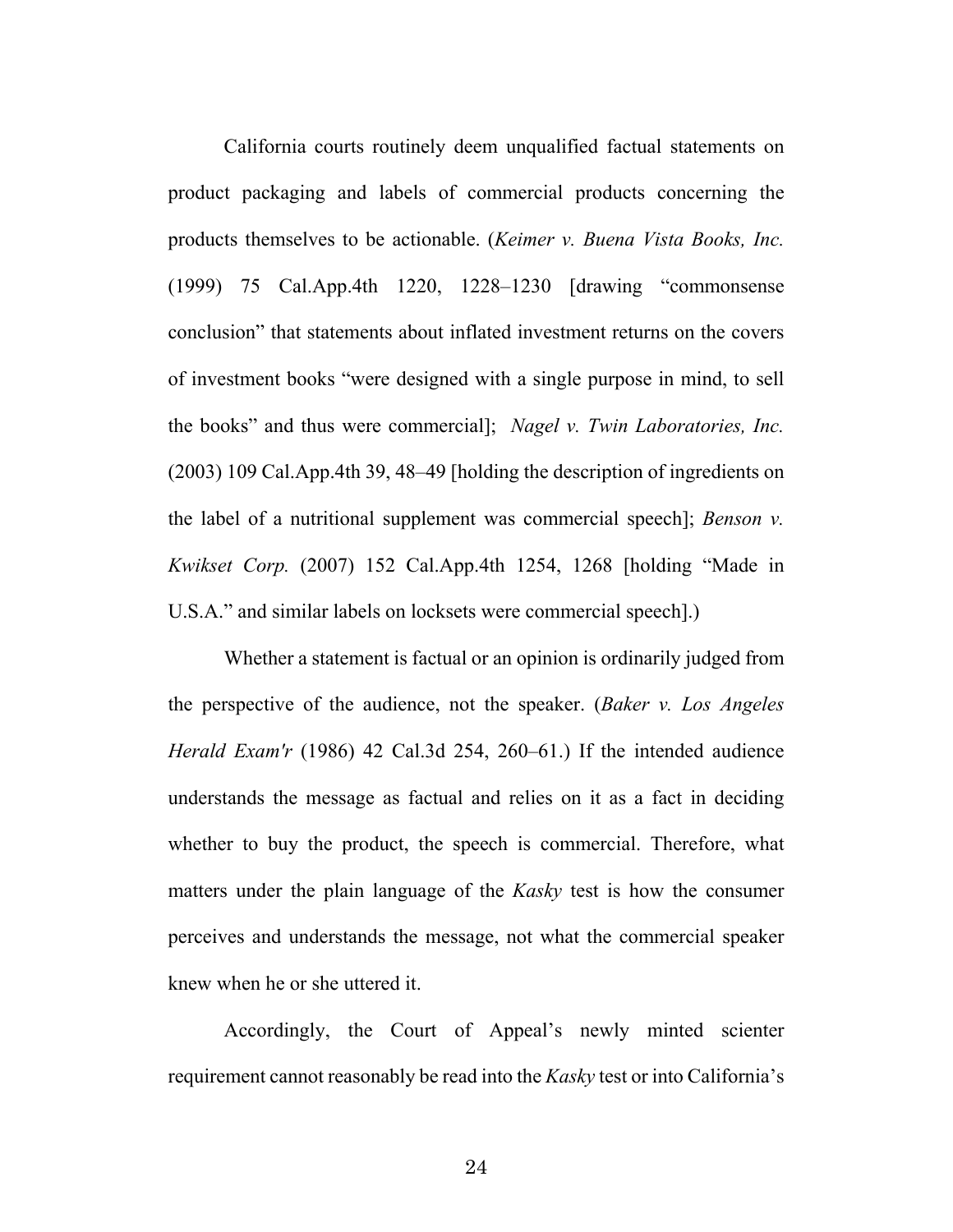statutes specifically designed and targeted to curb false advertising. The Court of Appeal's newly created scienter requirement is unmoored from the plain language and well-established interpretations of the UCL. California has a well-established and legitimate right to protect the public by regulating the dissemination of false or misleading advertising, and thus, grafting on a scienter requirement to these statutes, if adopted, would be nothing more than a drastic return to the days of *caveat emptor*.

# **C. Sony's Misuse and Abuse of California's Anti-SLAPP Statute: Sony Should Not Be Permitted to Defraud, Deceive, and Mislead Consumers with Impunity.**

 California's Anti-Strategic Lawsuit Against Public Participation (anti-SLAPP) statute was enacted to protect nonprofit corporations and common citizens from large corporate entities and trade associations in petitioning government. (*FilmOn.com Inc. v. DoubleVerify Inc., supra*, 7 Cal.5th at 143, citing Cal. Civ. Proc. Code § 425.16.) As this Court observed in *FilmOn*, "In the paradigmatic SLAPP suit, a well-funded developer limits free expression by imposing litigation costs on citizens who protest, write letters, and distribute flyers in opposition to a local project." (*Id*. citing Assem. Com. on Judiciary, Analysis of Sen. Bill No. 1296 (1997–1998 Reg. Sess.) as amended June 23, 1997, 2–3; Barker, *Common-Law and Statutory Solutions to the Problem of SLAPPs* (1993) 26 Loyola L.A. L.Rev. 395, 396.)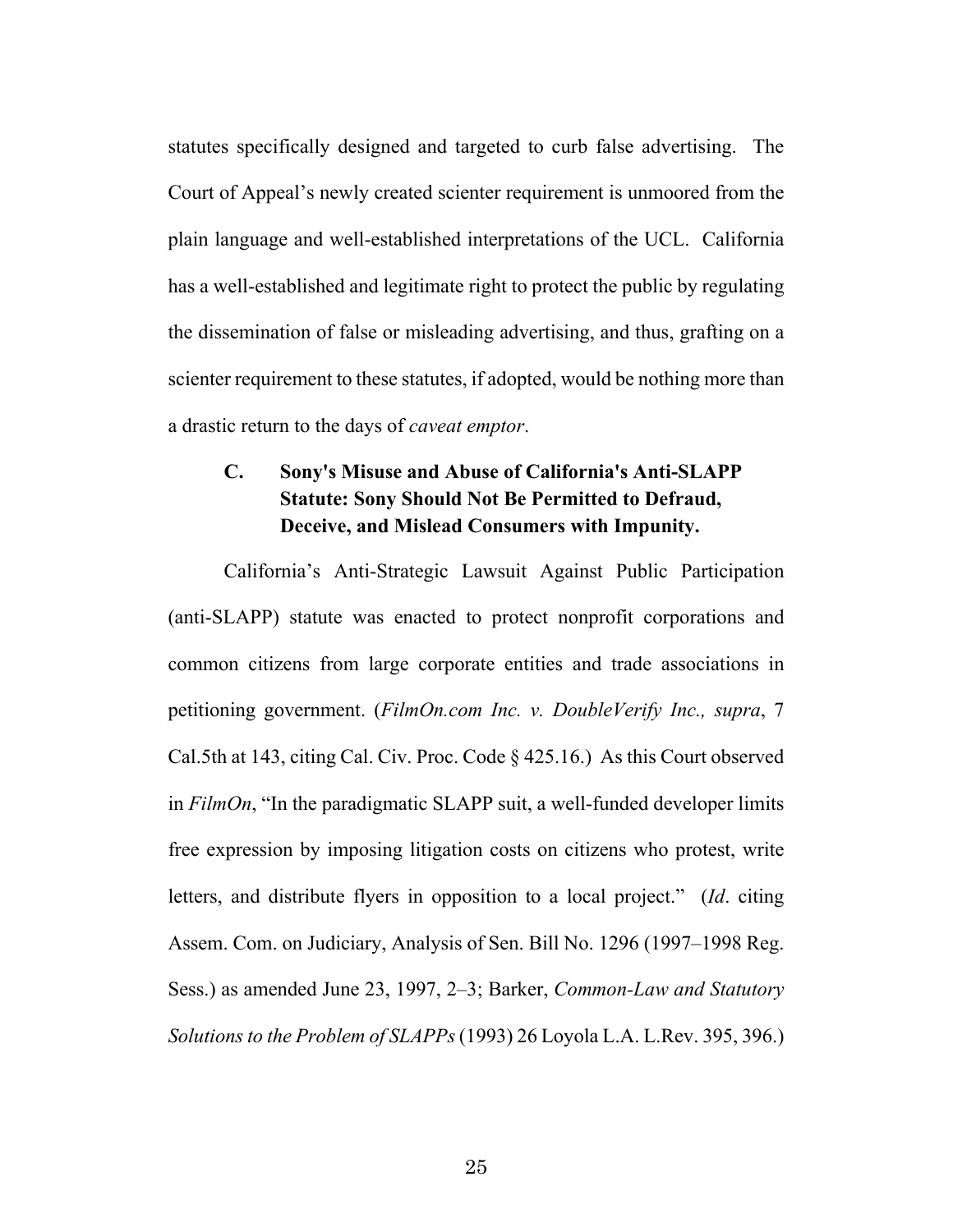This case presents the complete opposite of the paradigmatic SLAPP suit the statute was meant to prevent. Here, we have a large, well-funded international corporation that has misused the anti-SLAPP statute to further its attempt to falsely and misleadingly market its album *Michael*, to unwary consumers. This Court should decline Sony's invitation to expand California's anti-SLAPP statute, and refuse to empower well-funded corporations like Sony to abuse the statute.

#### **1. Brief history of California's Anti-SLAPP law**.

 The anti-SLAPP statute was first passed in 1992 and was amended by the California Legislature in 1997 to emphasize that it was to be construed broadly in furtherance of its expressed purpose of encouraging the right of petition and right of free speech in connection with a public issue. As noted in the legislative history of section 425.16, the statute derived from observations made in a journal article by George Pring and Penelope Canan, *Strategic Lawsuits Against Public Participation* (1988) 35 Social Problems 506 ("Pring and Canan, 1988"). (See Senate Judiciary Committee analysis of SB 1296 (1997-1998) amending 425.16.) Similarly, it was noted in that legislative history, as it is in the statute itself, that "it is in the public interest to encourage continued participation in matters of public significance, and that this participation should not be chilled through abuse of the judicial process." (*Id*.; Code Civ. Proc. § 425.16 (a).)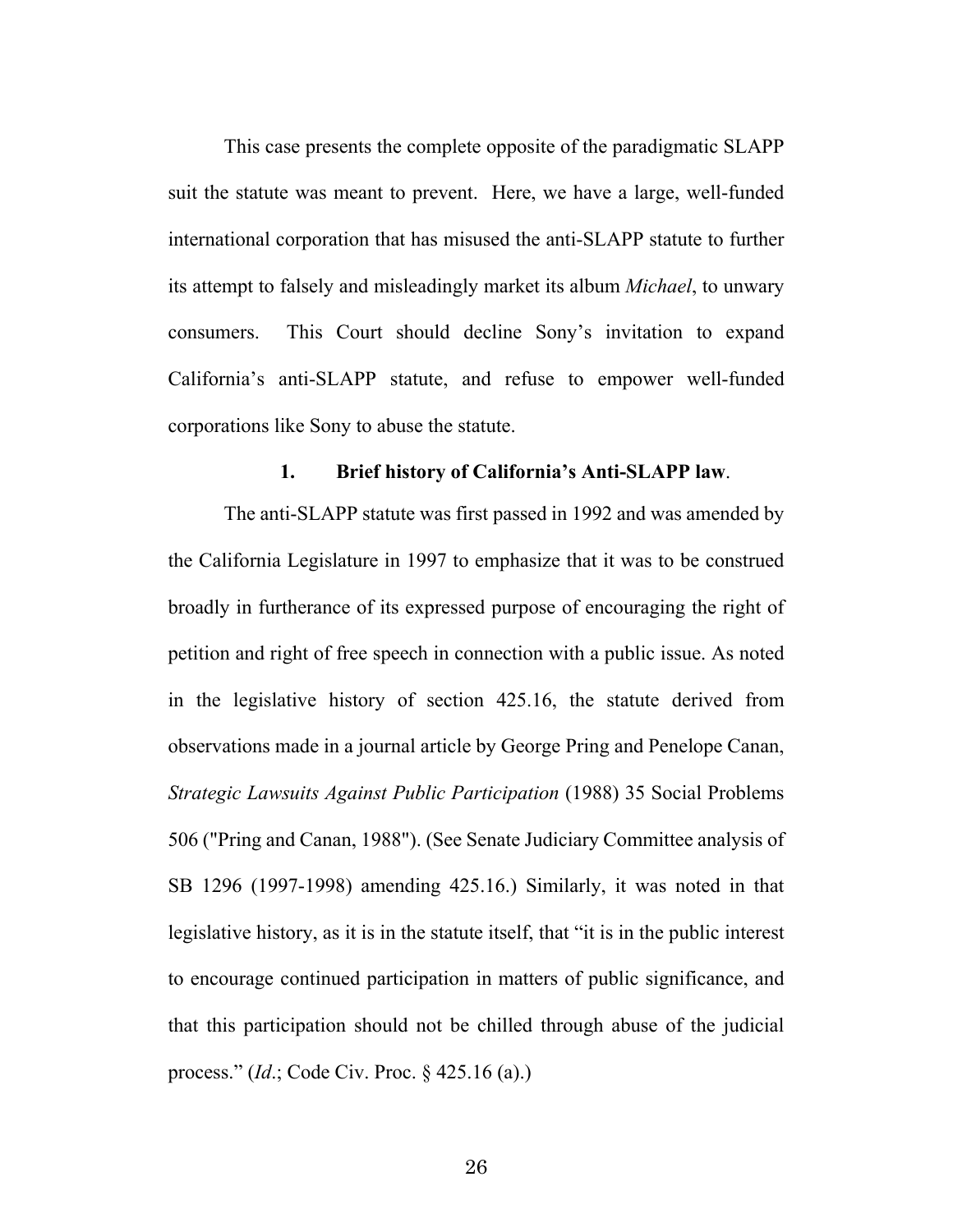In 2003, Senate Bill 515 (Kuhl), sponsored by CAOC, amicus herein, and codified as Code of Civil Procedure § 425.17, "to stop corporate abuse of the statute and to return Section 425.16 to its original purpose of protecting a citizen's rights of petition and free speech from the chilling effect of expensive retaliatory lawsuits brought against them for speaking out." (See, Report of Senate Judiciary Committee on Senate Bill No. 515, as amended May 1, 2003, pp. 4-5.) As this case demonstrates, the corporate abuse of the anti-SLAPP statute has continued.

 The most common SLAPP suit typically concerns a powerful corporation suing local citizens for speaking against the company. (Shannon Hartzler, *Protecting Informed Public Participation: Anti-SLAPP Law and the Media Defendant* (2007), 41 Val. U.L. Rev. 1235, 1240.) A key feature of a typical SLAPP suit is that the plaintiff is "not [necessarily] interested in winning the case" but rather, to silence the other, weaker party. (Pring  $\&$ Canan, *Slapps: Getting Sued For Speaking Out* (1996), Temple University Press, Philadelphia at 8-11.) As is particularly relevant here, the main point of the Sony defendants' anti-SLAPP suit is to silence and punish or retaliate against the plaintiff, who merely seeks redress for Sony's false, deceptive and misleading commercial speech, advertising. This is far removed from the original legislative intent and purpose of the statue.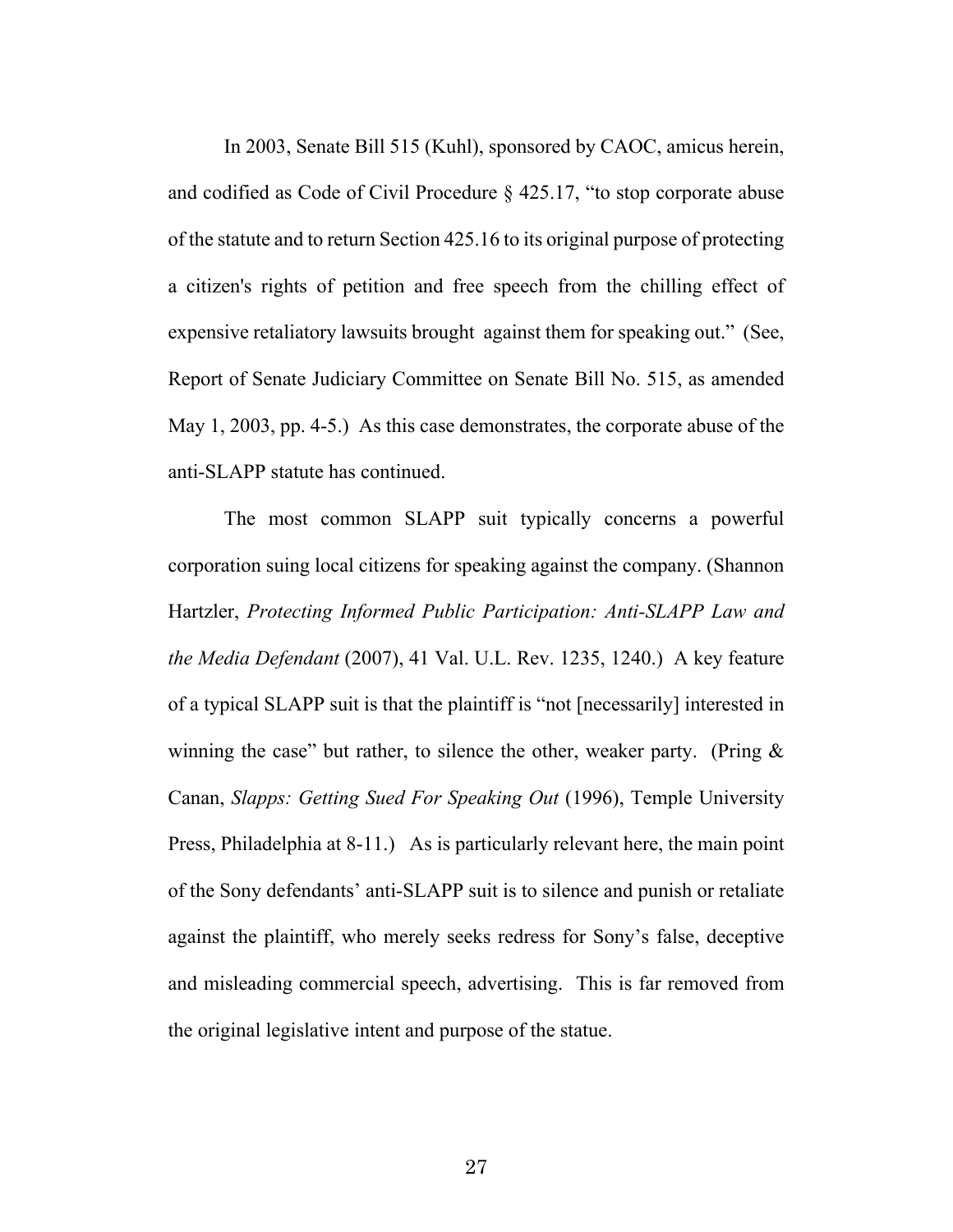## **2. Corporate misuse and abuse of California's anti- SLAPP law.**

Because of the unique construction of section 425.16, which advantages defendants and disadvantages plaintiffs, it is of no surprise that corporate defendants, like Sony, glommed onto the statute and attempts to pervert its central purpose, to prevent stronger, well-funded corporations from limiting the free speech of citizens. The tactical advantages which enticed large corporations to pervert its intended purpose are plain:

- The motion is brought within 60 days after the complaint is served, i.e., before any meaningful discovery has occurred;
- The filing of the motion instantly and immediately stays all discovery proceedings;
- The motion puts the plaintiff in the position of having to prove a prima facie case – without discovery;
- If the defendant prevails, the court must award attorneys' fees; and
- Whether the motion is granted or denied, the order is immediately appealable.

(Code Civ. Proc. § 425.16, et seq.)

 Because of these clearly advantageous rules of procedure, a defendant, like Sony, bringing an anti-SLAPP motion has an enormous litigation advantage, the equivalent of forcing a plaintiff to deal with a summary judgment motion without the 75-day notice period and without discovery and with the added bonus of obtaining attorneys' fees. If the plaintiff does not meet this burden, through submission of admissible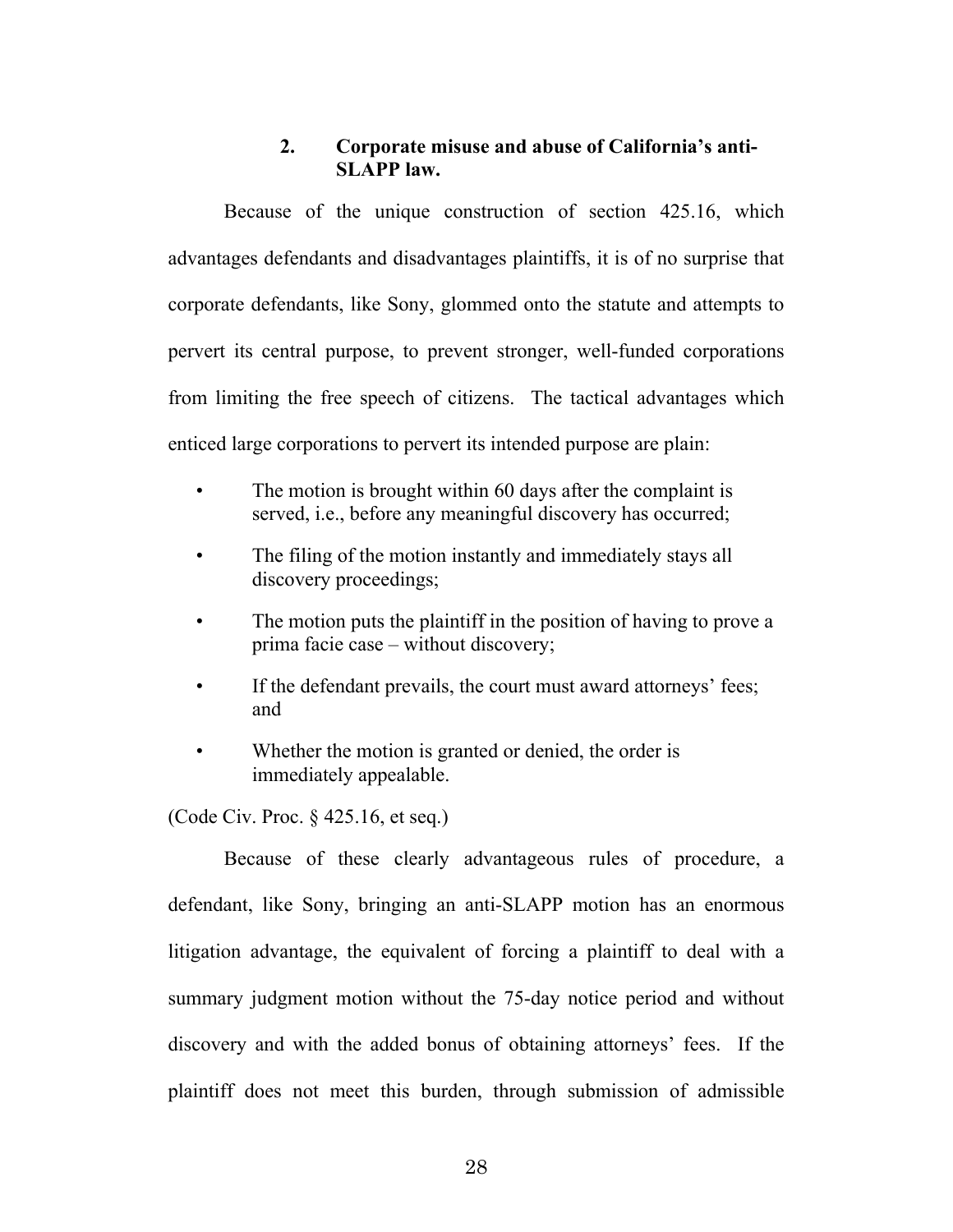evidence, the cause of action is stricken. Additionally, any ruling on the motion is an appealable order, needlessly dragging out the case for years, even if the plaintiff wins the motion. Here, this case has been stuck at the pleading stage for four years. (Original Complaint, Jun. 12, 2014, CT 1:11.)

 And this case is no outlier. Rather, this case follows an unprecedented history of corporate misuse and abuse of the statute yet again elevating the need for further clarification as to when the statute applies, and, like here, when it clearly does not. CAOC strongly urges the Court to rein in the misuse and abuse of the statute by applying this Court's recent guidance it provided in *FilmOn*, to this typical and ordinary consumer fraud class action.

# **3. This Court should again narrow the scope of the anti-SLAPP statute to prevent the abuse from continuing**.

 The evolution of restricting the statute, and limiting corporate abuse of the statute, began with this Court's trilogy: *City of Cotati v. Cashma*n (2002) 29 Cal.4th 69; *Navellier v. Sletten* (2002) 29 Cal.4th 82; and *Equilon Enterprises, Inc. v. Consumer Cause, Inc.* (2002) 29 Cal.4th 53. The most recent of which is *FilmOn.com Inc. v. DoubleVerify Inc.* (2019) 7 Cal.5th 133, where this Court established the criteria for evaluating whether certain speech is commercial, and thus not entitled to protection. (*Id*. at 154.) However, *FilmOn* concerned two corporate entities, whereas this case concerns a well-funded corporate entity, Sony, and the much less powerful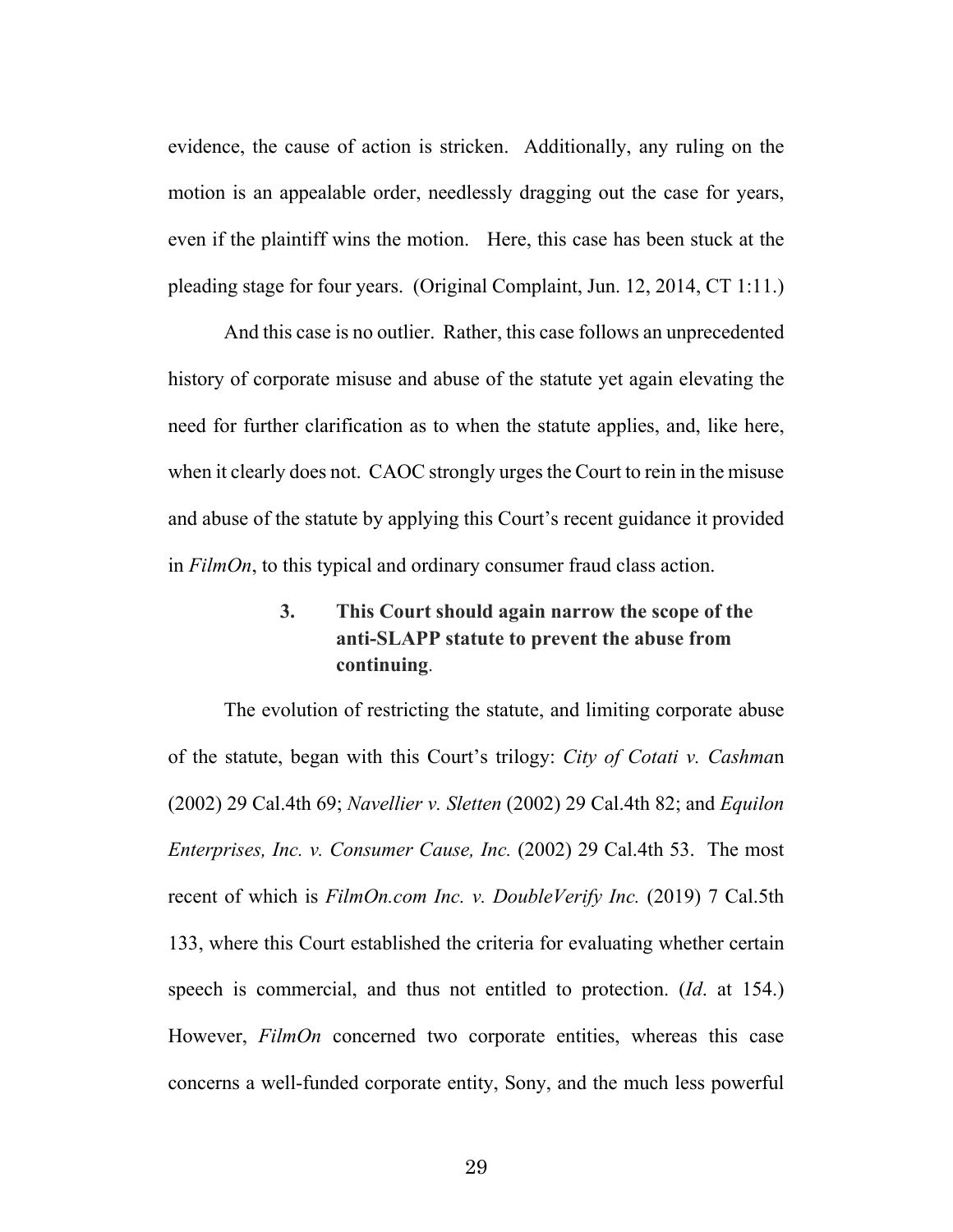individual consumers Sony targeted with its advertising and marketing messages.

 This case also presents the paradigmatic case of corporate misuse and abuse of California's anti-SLAPP statute. Thus, the instant case presents the Court with a factual scenario to apply the *FilmOn* criteria to a case that involves false, deceptive and misleading statements on a well-funded corporate seller's product packaging, and in their promotional advertising to California consumers.

- / / /
- / / /
- / / /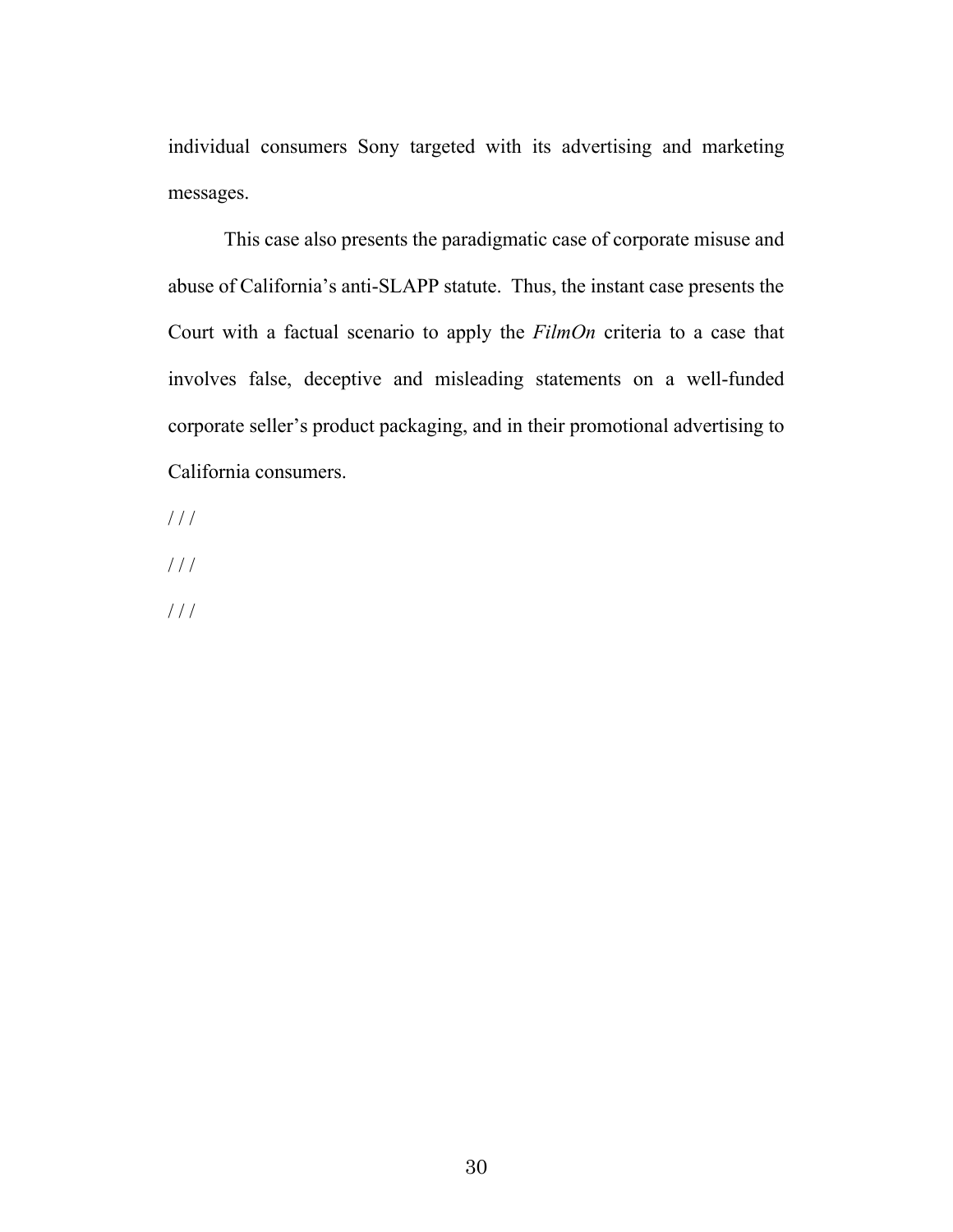## **CONCLUSION**

The opinion of the Court of Appeal should be reversed. This Court should find that Sony's statements on its product packaging, and in its promotional advertising may be redressed through enforcement of California's consumer protection statutes, the UCL, FAL, and CLRA. The Court should reject the Court of Appeal's newly minted scienter requirement to California's strict liability, consumer protection statutes.

Dated: January 8, 2021 Respectfully submitted,

ARBOGAST LAW David M. Arbogast

MICHA STAR LIBERTY

*/s/ Micha Start Liberty* 

President, CAOC

*Attorney for Amicus Curiae Consumer Attorneys of California*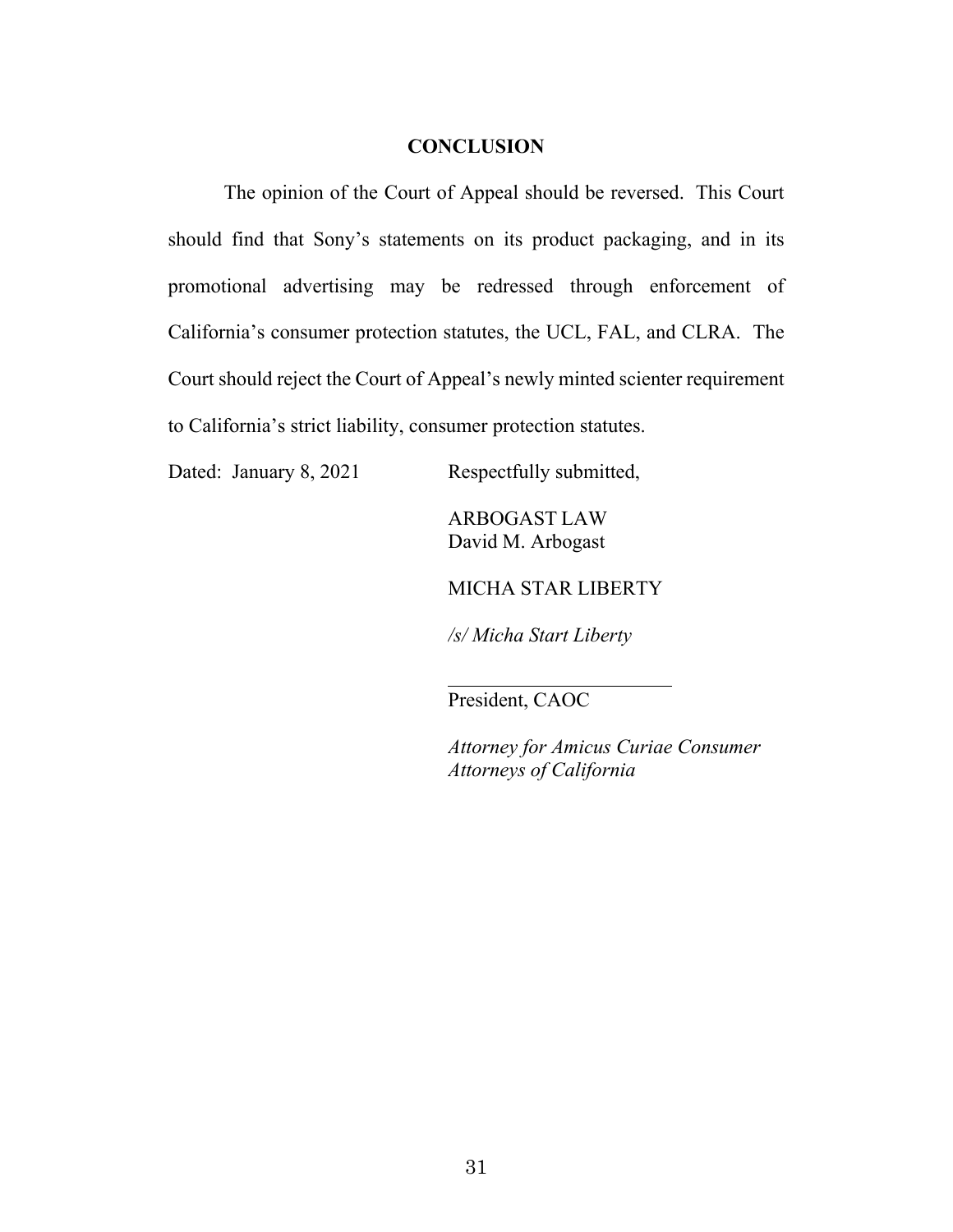### **CERTIFICATE OF COMPLIANCE**

Under California Rule of Court 8.204(c)(1), counsel of record certifies that this Application to File Amicus Curiae Brief of Consumer Attorneys of California Supporting Petitioner is produced using 13-point Roman type, including footnotes, and contains 6,157 words, which is less than the 14,000 words permitted by Rule 8.204(c)(4). Counsel relies on the word count provided by Microsoft Word word-processing software.

Dated: January 8, 2021

David M. Arbogast

*Attorney for Amicus Curiae Consumer Attorneys of California*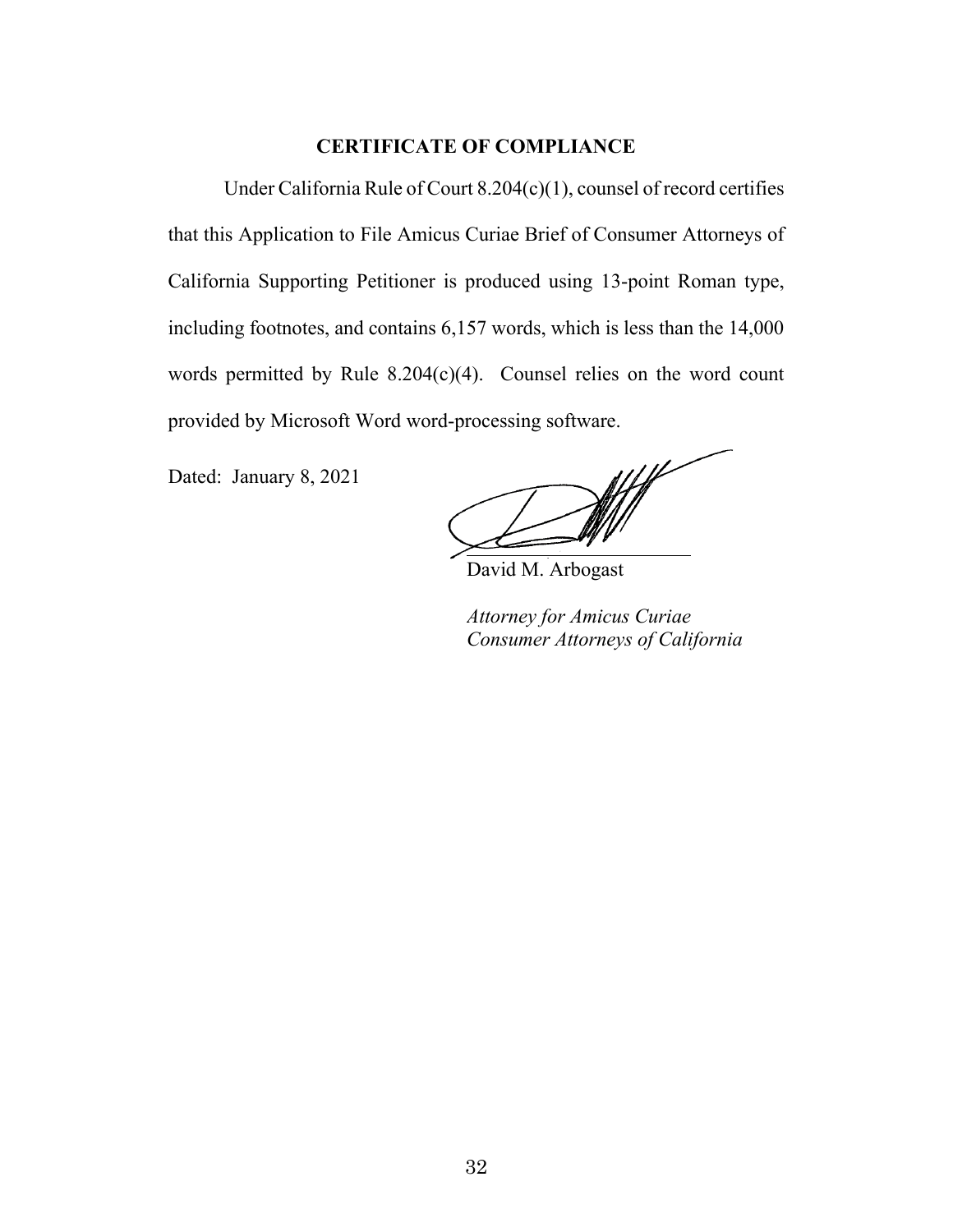#### **DECLARATION OF SERVICE**

I, the undersigned, declare:

1. That declarant is, and was at the time of service, a citizen of the United, over the age of 18 years, and not a party to, or interested in, this legal action; and that declarant's business address is 7777 Fay Avenue, Suite 202, La Jolla, CA 92037-4324.

2. That on January 8, 2021, declarant caused to be served this **APPLICATION TO FILE AN AMICUS CURIAE BRIEF AND BRIEF OF CONSUMER ATTORNEYS OF CALIFORNIA SUPPORTING PLAINTIFF AND RESPONDENT** by

(X) BY E-SERVICE VIA TRUEFILING: All participants in this case who are registered TrueFiling users will be served by the TrueFiling system.

(X) U.S. MAIL - by placing the document(s) listed above in a sealed envelope with postage thereon fully prepaid, in the United States mail at Los Angeles, addressed as set forth below:

#### **SEE ATTACHED SERVICE LIST**

I declare under penalty of perjury under the laws of the State of California that the foregoing is true and correct.

Executed on this 8th day of January 8, 2021, within the United States.

DAVID M. ARBOGAST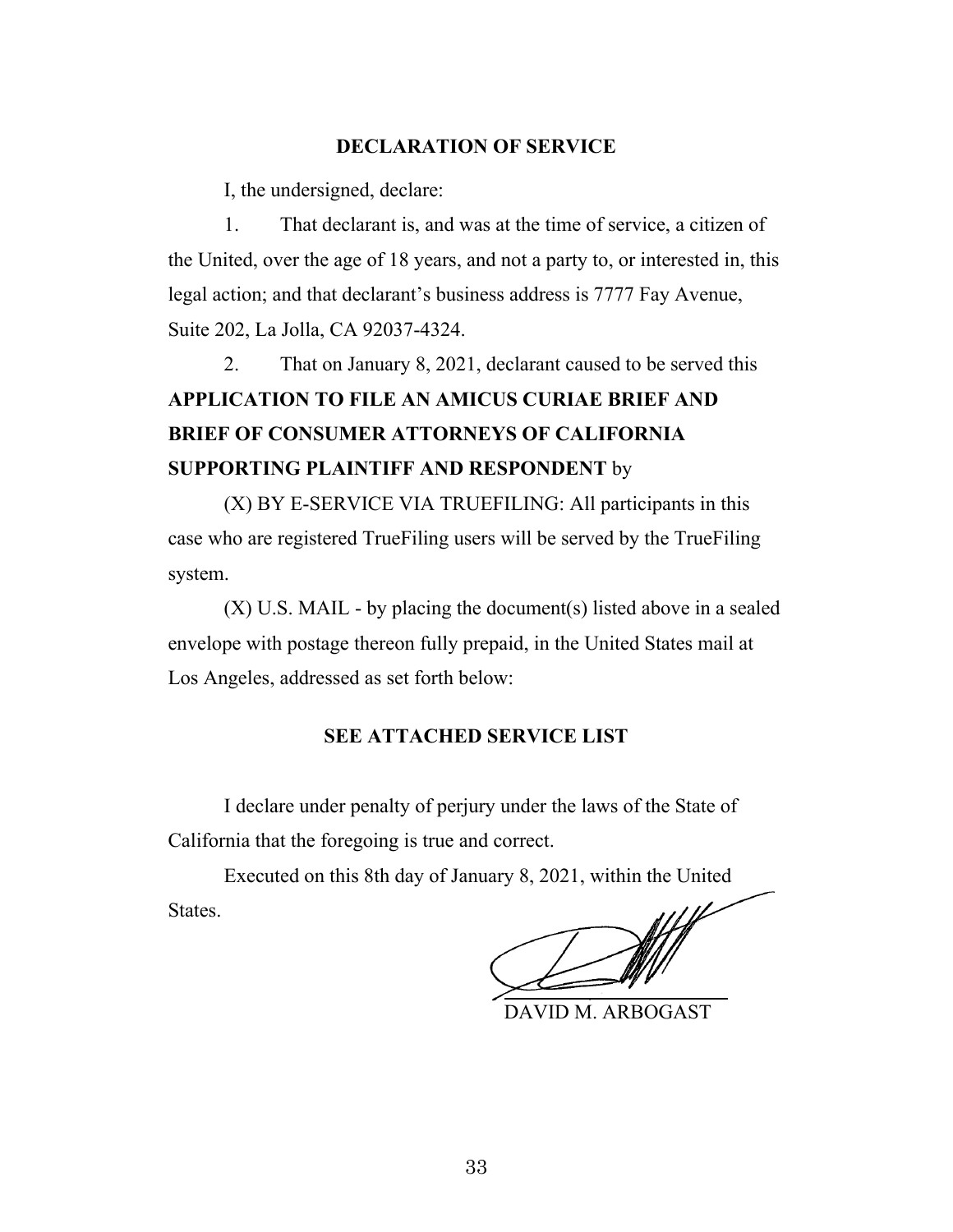## **SERVICE LIST**

## *Vera Serova v. Sony Music Entertainment, et al.*  **Supreme Court Case No. S260736**

| Los Angeles County District Attorney | Via U.S. Mail |
|--------------------------------------|---------------|
| 211 West Temple Street, Suite 1000   |               |
| Los Angeles, CA 90012                |               |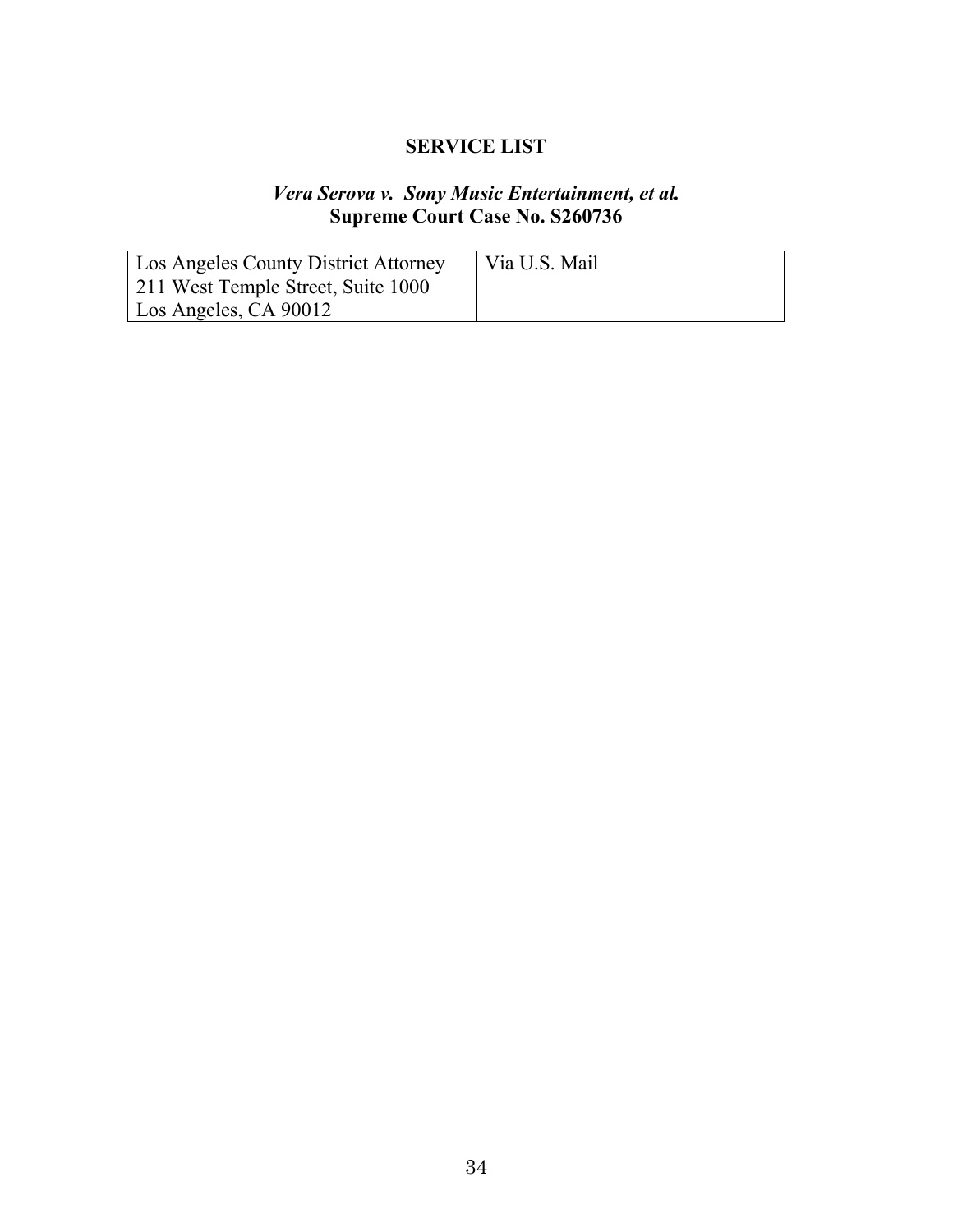#### **STATE OF CALIFORNIA**

Supreme Court of California

# *PROOF OF SERVICE*

# **STATE OF CALIFORNIA**

Supreme Court of California

## Case Name:**SEROVA v. SONY MUSIC ENTERTAINMENT**

Case Number:**S260736** Lower Court Case Number:**B280526**

- 1. At the time of service I was at least 18 years of age and not a party to this legal action.
- 2. My email address used to e-serve: **david@arbogastlaw.com**

3. I served by email a copy of the following document(s) indicated below:

Title(s) of papers e-served:

| <b>Filing Type</b> | <b>Document Title</b>                     |  |  |
|--------------------|-------------------------------------------|--|--|
| <b>APPLICATION</b> | $ S260736$ App from Default CAOC 1-8-2021 |  |  |
| <b>BRIEF</b>       | S260736 ACB CAOC 1-8-2021-II              |  |  |

Service Recipients:

| <b>Person Served</b>                                           | <b>Email Address</b>     | Type            | Date / Time            |
|----------------------------------------------------------------|--------------------------|-----------------|------------------------|
| Jeremy Bollinger<br>Moss Bollinger, LLP<br>240132              | jeremy@mossbollinger.com | le-<br>Serve PM | 1/8/2021 4:08:35       |
| Tami Sims<br>Katten Muchin Rosenman LLP<br>245628              | tami.sims@kattenlaw.com  | le-<br>Serve    | 1/8/2021 4:08:35<br>PM |
| Andrew Demko<br>Katten<br>247320                               | andrew.demko@katten.com  | le-<br>Serve PM | 1/8/2021 4:08:35       |
| Bryan Freedman<br>Freedman & Taitelman, LLP<br>151990          | bfreedman@ftllp.com      | le-<br>Serve PM | 1/8/2021 4:08:35       |
| Seth Mermin<br>University of California, Berkeley              | tmermin@law.berkeley.edu | le-<br>Serve PM | 1/8/2021 4:08:35       |
| David Arbogast<br>Arbogast Law<br>167571                       | david@arbogastlaw.com    | le-<br>Serve PM | 1/8/2021 4:08:35       |
| Tami Sims<br>Katten Muchin Rosenman LLP<br>245628              | tami.sims@katten.com     | le-<br>Serve PM | 1/8/2021 4:08:35       |
| Howard Weitzman<br>Kinsella Weitzman Iser Kump & Aldisert LLP. | hweitzman@kwikalaw.com   | le-<br>Serve PM | 1/8/2021 4:08:35       |
| Eliza Duggan<br>University of California, Berkeley<br>312621   | ejduggan@berkeley.edu    | le-<br>Serve PM | 1/8/2021 4:08:35       |
| Miguel Ruiz<br>Office of the Los Angeles City Attorney         | miguel.j.ruiz@lacity.org | le-<br>Serve PM | 1/8/2021 4:08:35       |